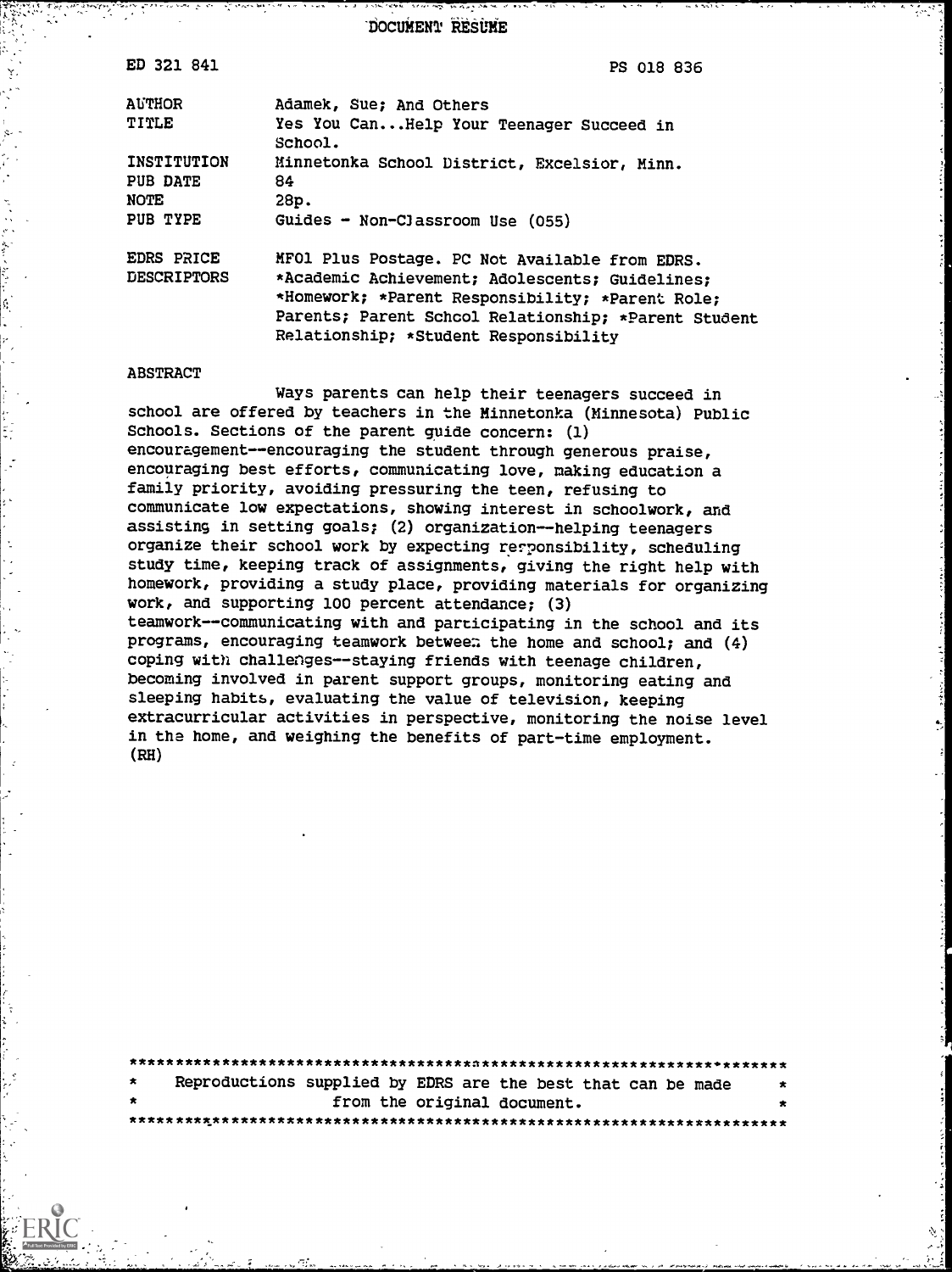U.S. DEPARTMENT OF EDUCATION Office of Educational Research and Improvement EDUCATIONAL RESOURCES INFORMATION<br>CENTER (ERIC)

This document has been reproduced as received from the person or organization YES YOU

x Minor changes have been made to Improve reproduction quality.

Points of view or opinions stated in this document do not necessarily represent official.

# Help Your Teenager Succeed in School

CAN

 $\sim$ 

ED32184

<u>မိ</u>

SCHOOL ELS

"PERMISSION TO REPRODUCE THIS' MATERIAL IN MICROFICHE ONLY HAS BEEN GRANTED BY

H ditbui <u>ollecus</u>

5-1

TO THE EDUCATIONAL RESOURCES. INFORMATION CENTER (ERIC).<sup>1</sup>

Minnetonka Public Schools

 $\geq$ - 5

BEST COPY ,AVAILABLE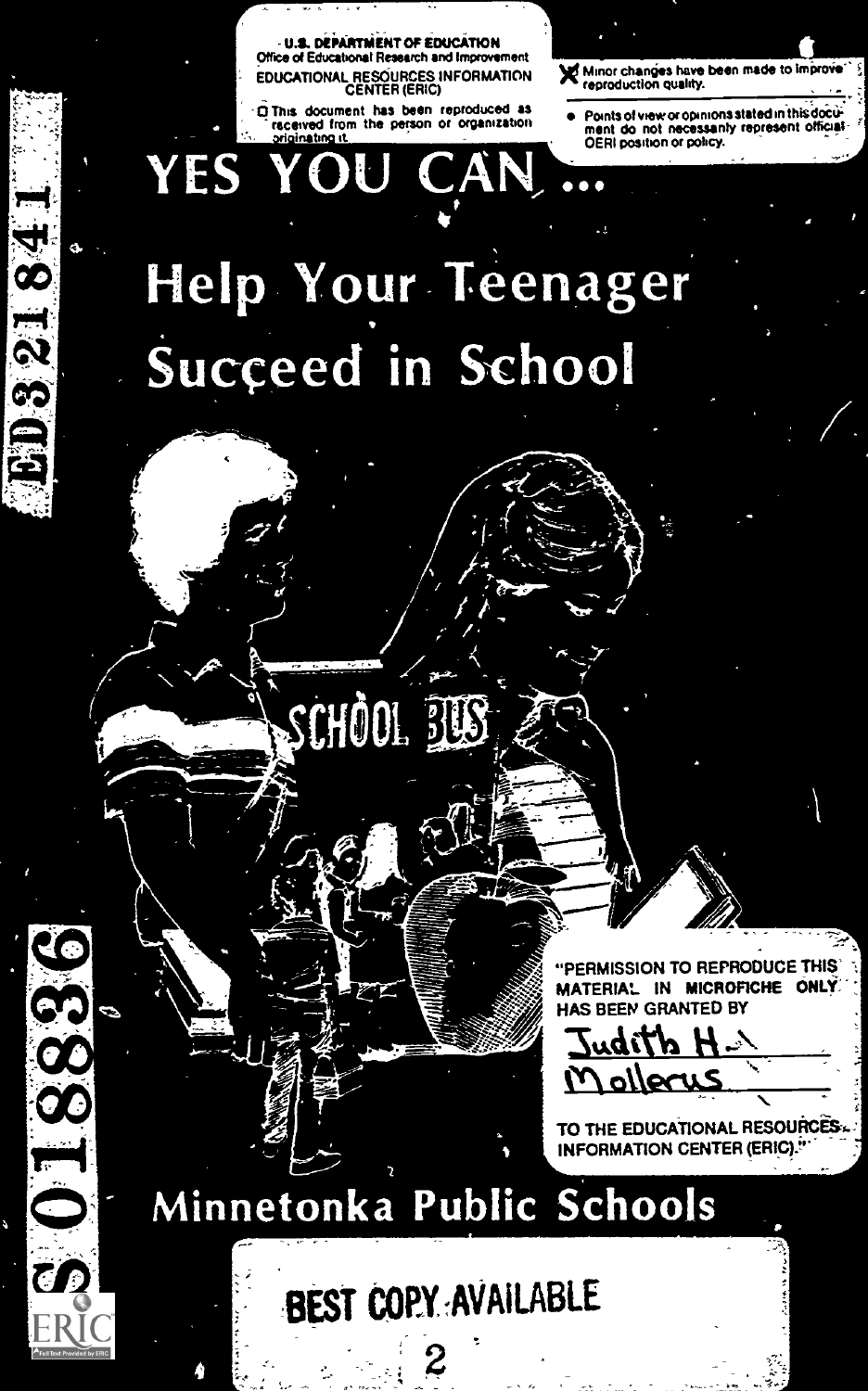# **Contents**

| 101 Ways To Encourage Your Teen  2 |  |
|------------------------------------|--|
| Help Your Teen Get Organized  8    |  |
| It Takes Teamwork  1f              |  |
| Coping With Challenges  19         |  |

# Contributors

Sue Adamek, Jerry Bartow, Jerilyn Braun, Sue Dodson, Don Draayer, Peter Hegrenes, Margo Holen, Shelby Logeais, Ole Loing, Lois Norby, Patty Rezabek, Dale Rusch, Marilyn Teubert.

Copyright 1984 Minnetonka Public Schools 261 School Avenue, Excelsior, MN 55331 (612) 474-5401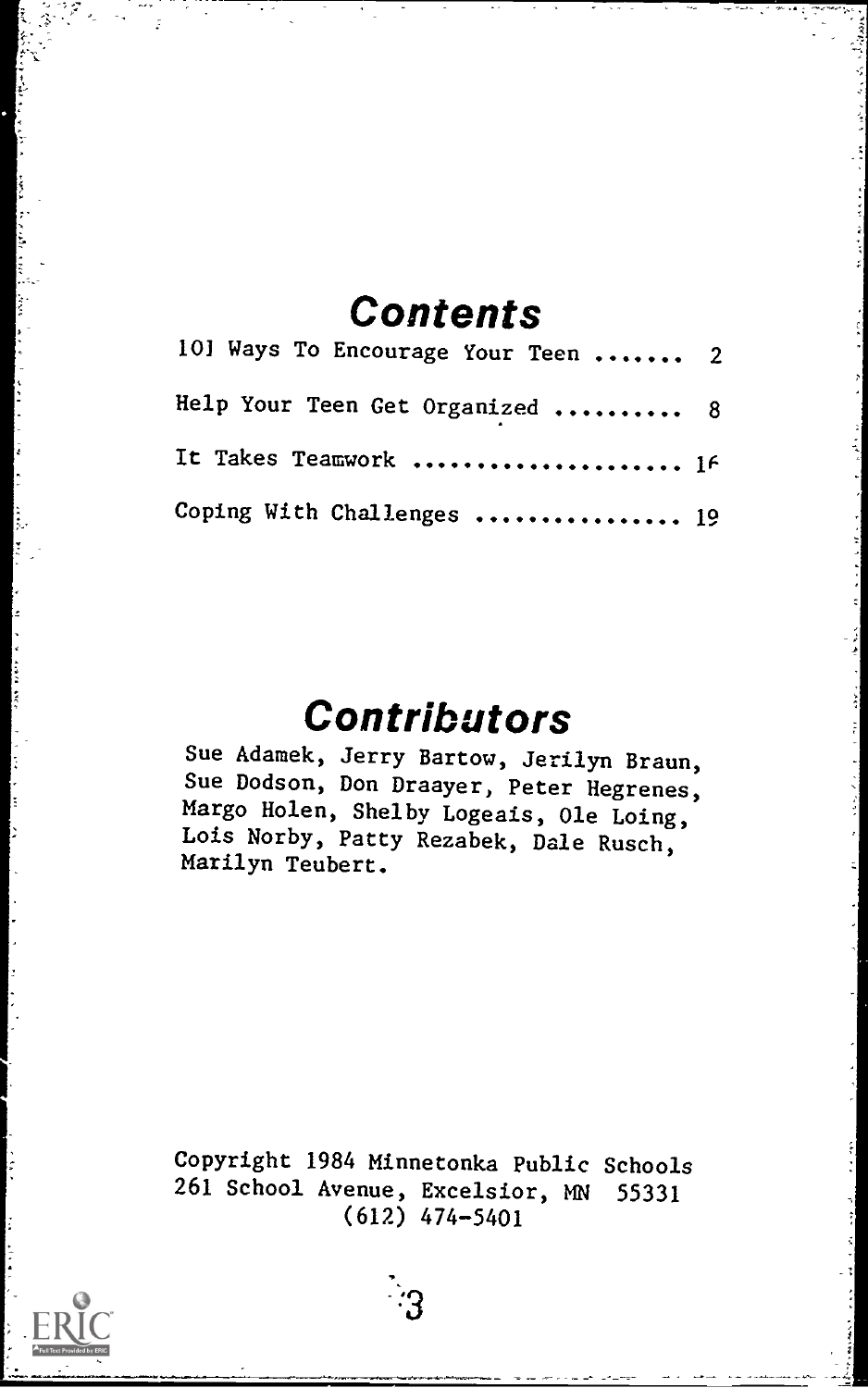A parent is the most important person in a child's life. When your son is younger, he might not admit it. When your daughter is younger, she might not be aware of it. But it's true.

Your influence affects your teenager's behavior and ideas even when you're not around--when she's with her friends, when he's in school.

Many parents ask teachers how they can help their children succeed in school. Most families are doing a fine job already. Some may need fresh ideas, or encounter conflicting advice, or lack confidence about the impact they can have.

The suggestions on the following pages are offered by Minnetonka teachers, most of whom are parents themselves. ideas are not rules, but observations and examples of what has worked for others.

This booklet is presented because we believe in the importance of education to your child's future. We want each young person's experience in school to be happy, productive and successful.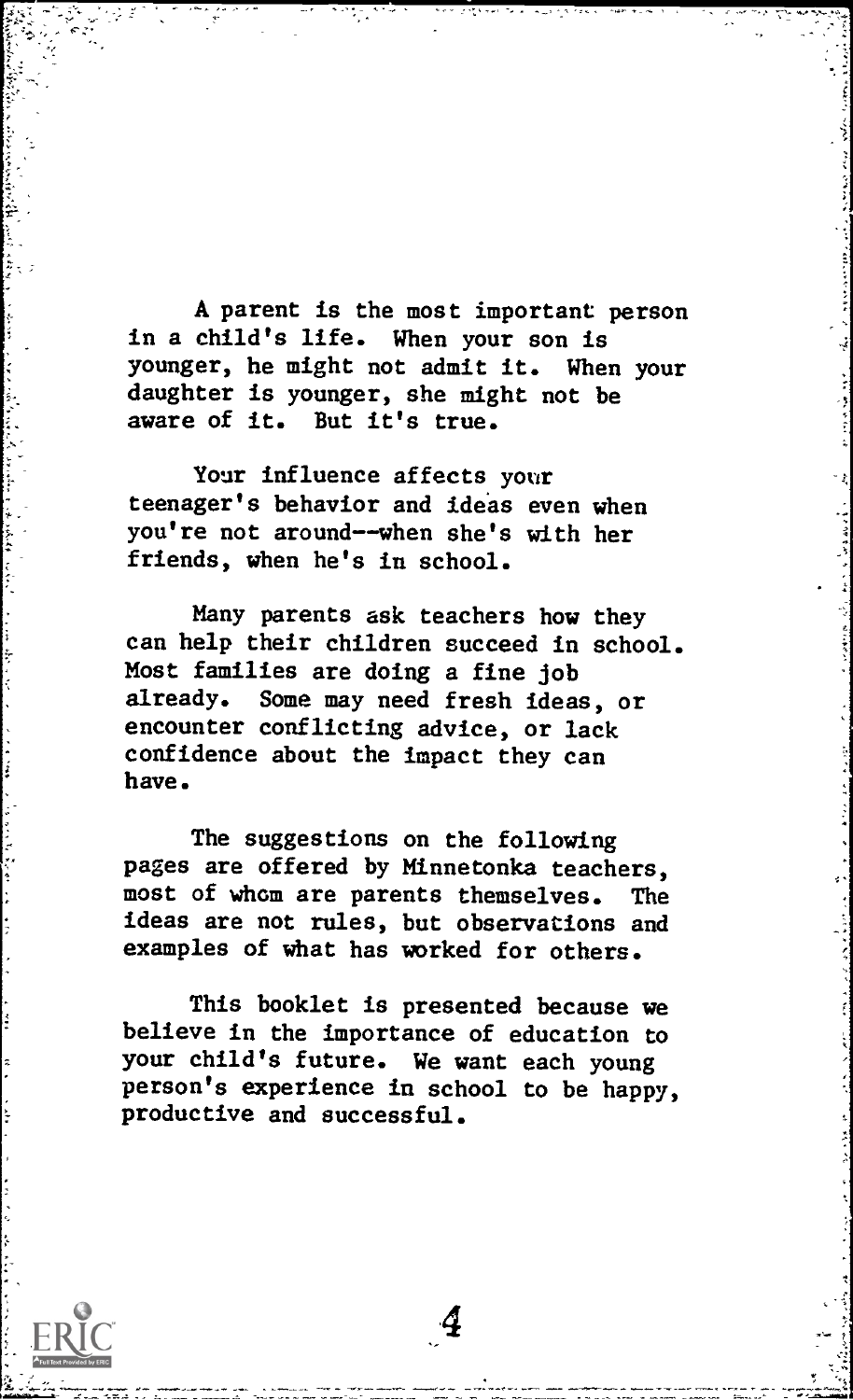# 101 WAYS TO ENCOURAGE YOUR TEEN

What's the most important "school supply" a young person can bring to school? A "can do" attitude!

To be successful in school or in anything else, your teenager has to believe he's capable of doing a good job. You can teach your youngster that he's competent by giving him opportunities to succeed--at jobs large and small. The confidence your child develops will carry over into his schoolwork.

#### Be generous with praise

Go out of your way to compliment your child on her efforts. A rule of thumb one mother uses is five positives for each criticism. That means the more a young person does wrong, the more you must find to praise. Don't be insincere, but look carefully for things she does right that you can comment on.

The flip-side is to be stingy with criticism. Try this: If your teen doesn't do a job just right, don't comment on the results. Instead, when it's time to do the job again, talk about your expectations before she starts work

 $5<sup>1</sup>$ 

1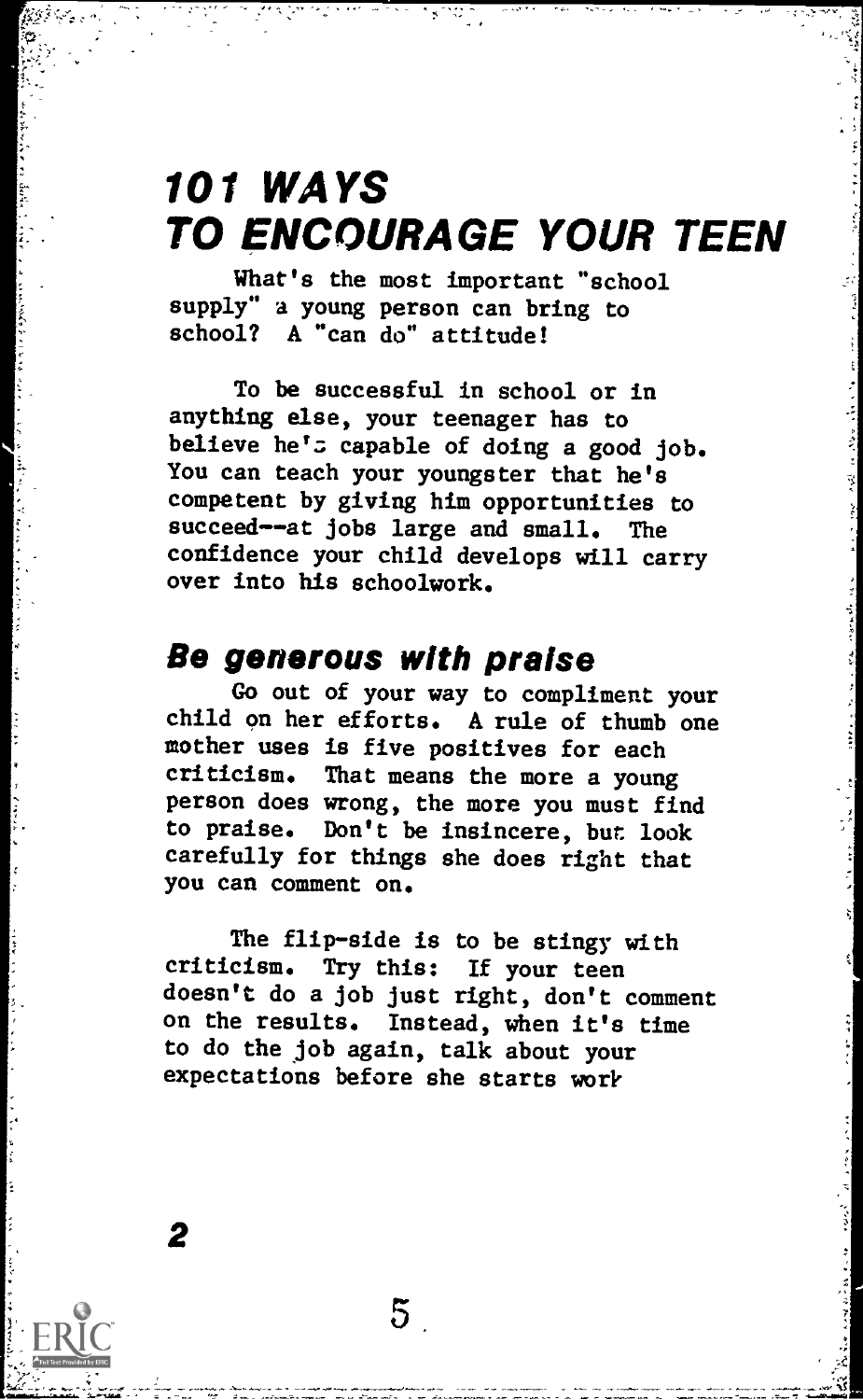# Encourage "personal best"

What attracts thousands of runners to that only one person can win? It's a race that only one person can win? the desire to improve on one's PR - personal record. Most of the time, a runner races against herself, trying to learn just what she's capable of doing. You can help your student by encouraging this attitude of doing her "personal best" in school, home activities and recreation.

3

One caution: both children and adults must have the freedom to make mistakes and learn from them. "Personal best" does not mean "perfect," and learning is not the same as high grades.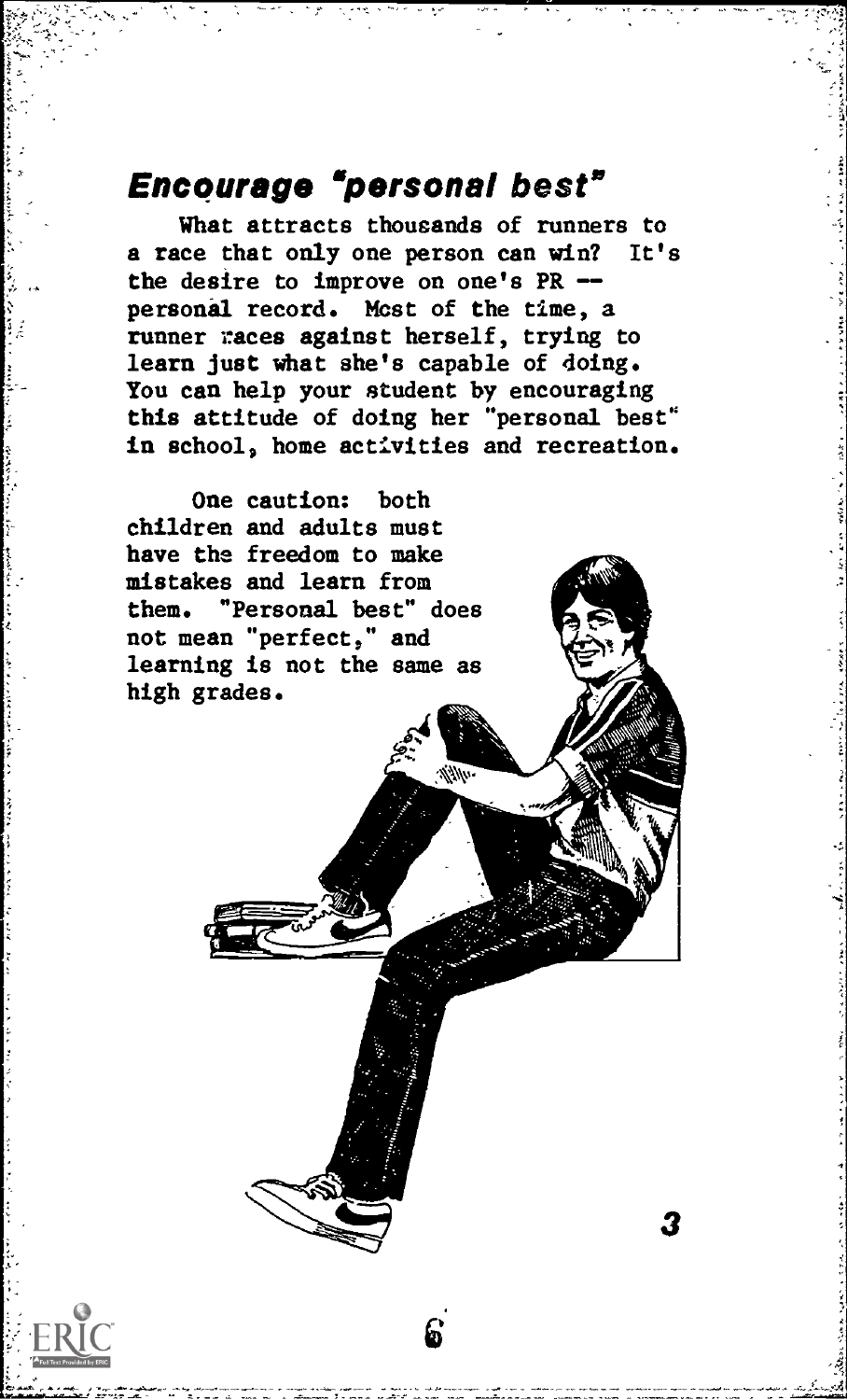# Say "I love you" many ways

- 1. Spend time with your child, doing what he wants to do.
- 2. Give honest praise in the presence of others.
- 3. Show physical affection.<br>4. Say " $T^{\dagger}$ m sorry" when you
- 4. Say " $I^{\dagger}$ m sorry" when you are.<br>5. Forgive when he burts or disc
- 5. Forgive when he hurts or disappoints you.
- 6. Say "I love you" often.<br>7. Take time to listen.
- 7. Take time to listen.<br>8. Respect your child's

4

- 8. Respect your child's opinions.<br>9. Let gifts be symbols, not proo
- Let gifts be symbols, not proofs, of love.

# Let your priorities show

A young person is much more likely to succeed in school if education is an obvious priority for her family. Your attitude toward school attendance, your involvement in the school parents' group, and your belief in the importance of education make a strong and lasting impression on your child.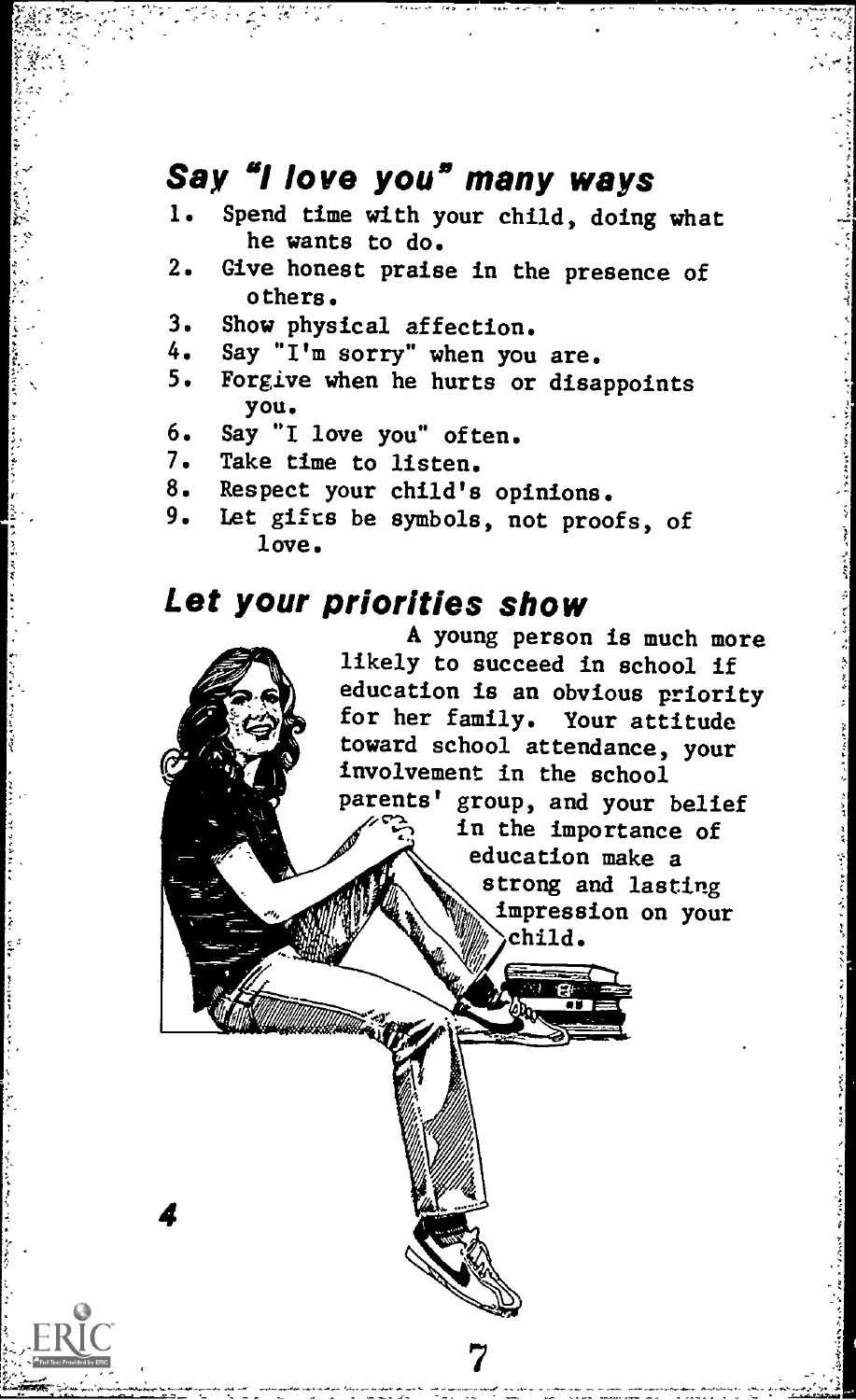#### Avoid pressuring your teen

What's the difference between healthy encouragement and destructive academic pressure?

Often it's in what a parent and teen are using as the measure of accomplishment. Pressure results from comparing a person against others. Encouragement is inspiring a young person to perform to the standard of his "personal best."

But before you say "You can get better grades," be sure yor have a realistic appraisal of your teenager's ability. And try to have a few specific suggestions for how your child can do better:

- Reading the assignment when it's given;
- Keeping a list of new vocabulary;
- Proofreading to catch errors before writing a final draft;
- Outlining a chapter to prepare for class, or

8

5

Reviewing notes before a test.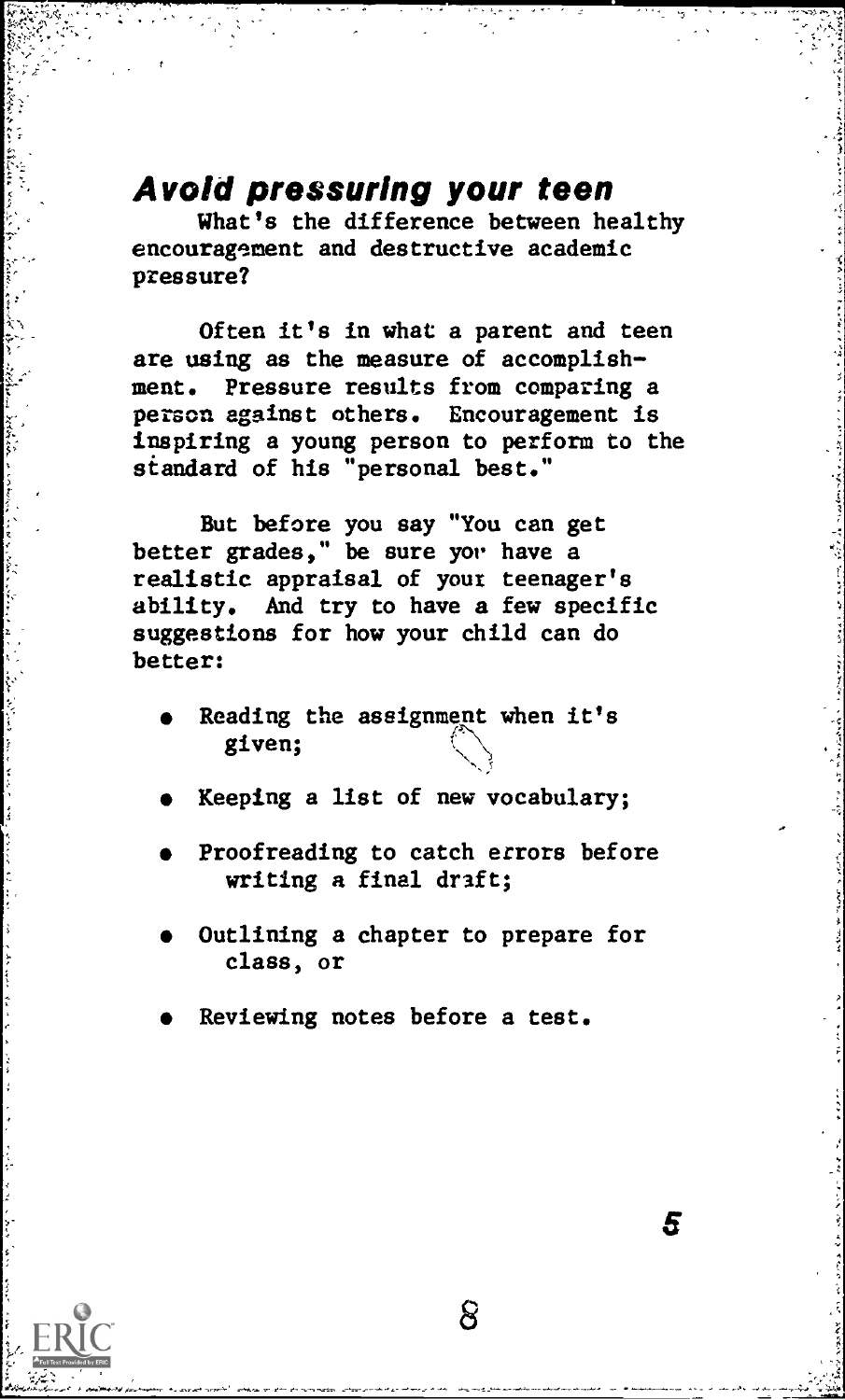## Keep skeletons In the closet

Your teenager may get his brains from his mother and his good looks from his father, but he's also a unique individual. If you want your youngster to succeed, please don't supply excuses like "I was never any good at math either," when he's having trouble. If you communicate to your teenager that you don't expect him to overcome obstacles, he's likely to give up without trying.

#### Show Interest In schoolwork

Talk about school each day--pleasant things that happened, new ideas and facts, and your student's opinions. Encourage your young person to discuss new ideas and defend her opinions. Ask to see classwork, and express your pride in hel increasingly mature thoughts and skills.

Don't allow yourself to outgrow this family tradition as your child gets older and busier. Junior and senior high students write some mighty interesting papers and reports; they study material that wasn't even invented when you were in school! Continue to show your interest and appreciation.

 $.9$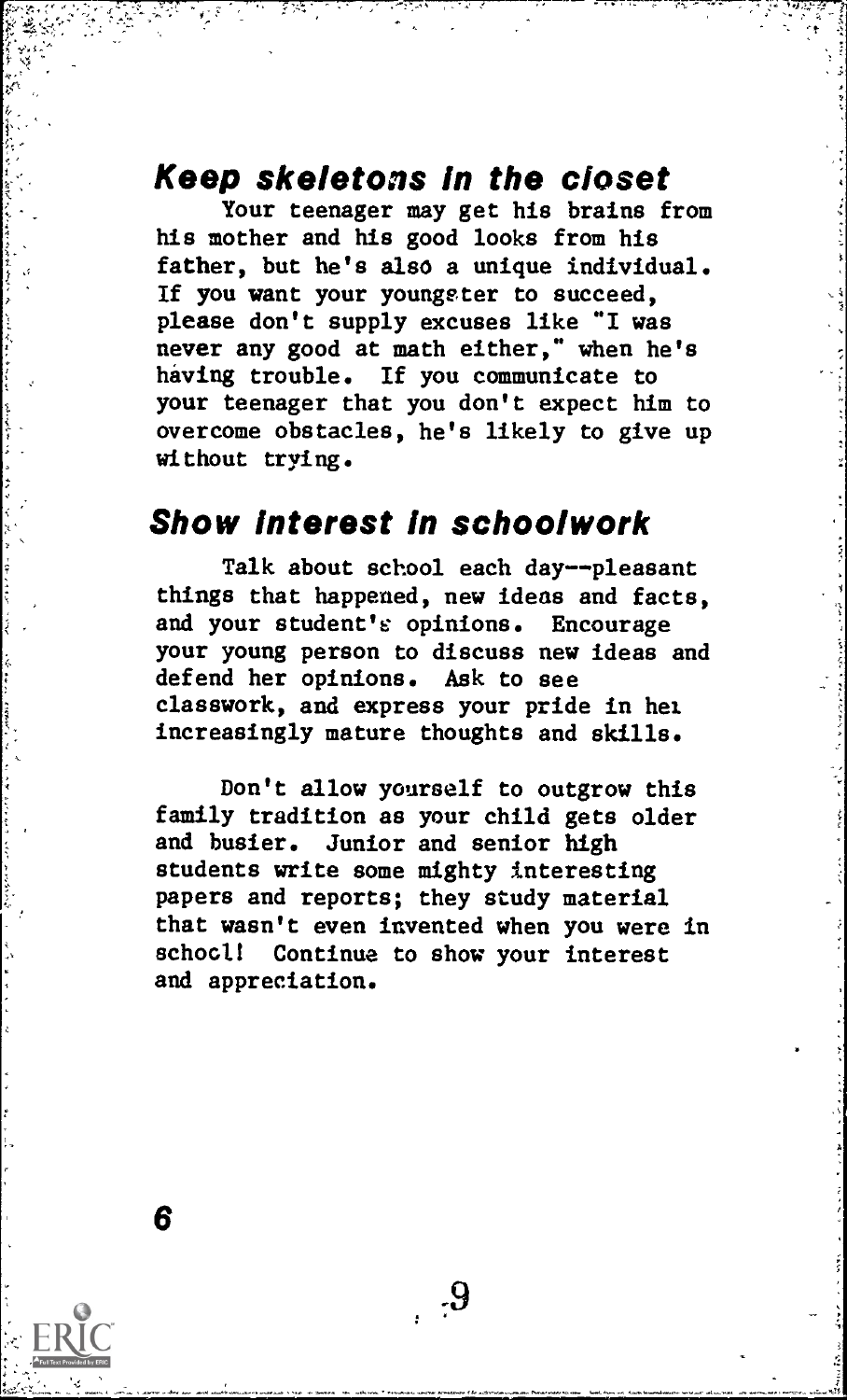

# Help set goals

Achieving a goal is satisfying, no matter what a person's age. At the beginning of each quarter or semester, you can ask your teen to identify three or four goals. Post the goals where your young adult can refer to them often, as a reminder of what he's aiming for.

Be sure the goals are more specific than just grades, perhaps:

"Get assignments in on time,"

"Lick my problem with their/there/ they're,"

"Make at least one comment in each class discussion," or

"Ask for help from the teacher right away in math if I become confused."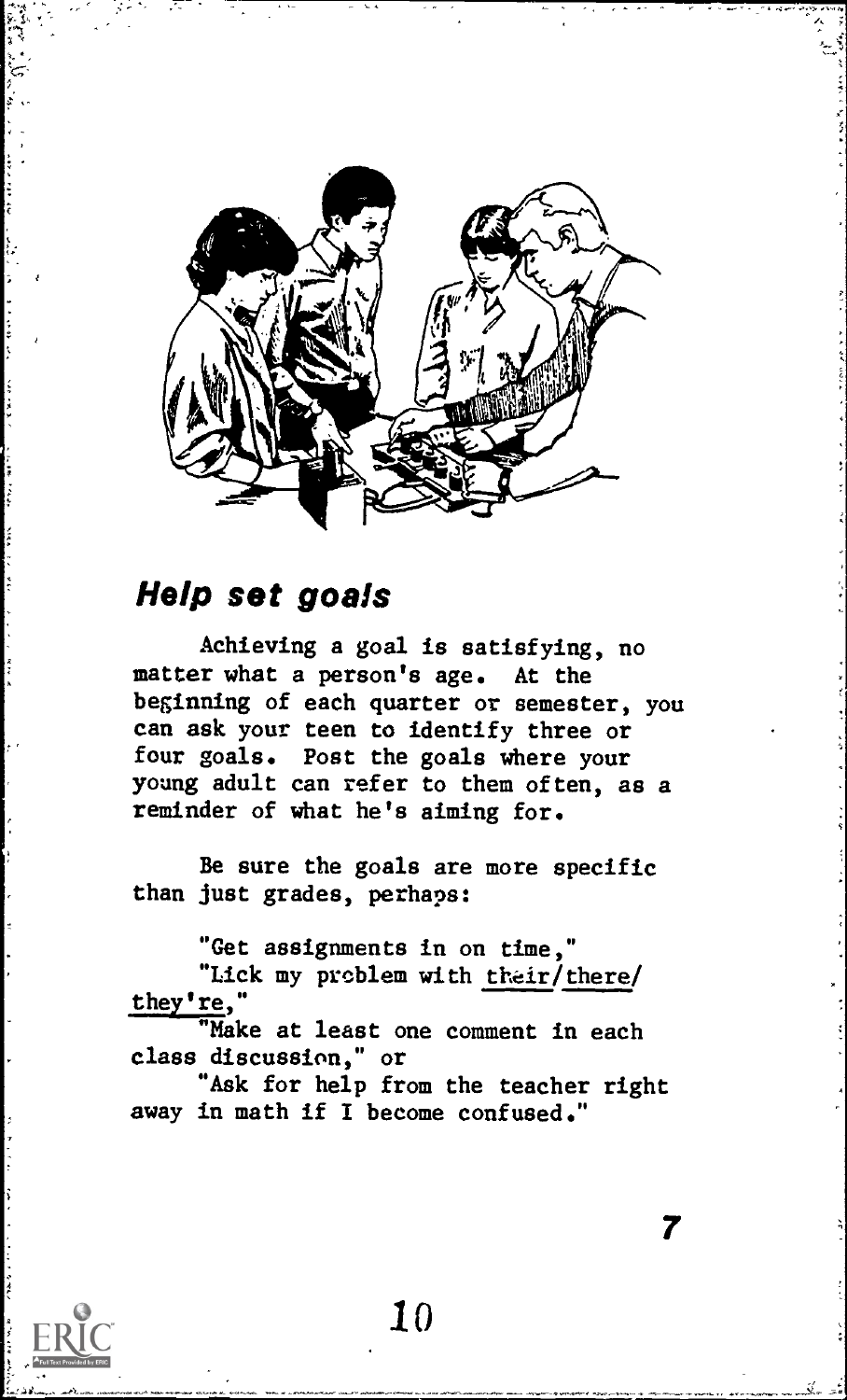# HELP YOUR TEEN GET ORGANIZED

Some young people seem to be naturally organized. It's easy for them to finish work on time--even early. They always have papers and pencils when needed. Not surprisingly, they're often the most successful students.

If you have a student who needs a little help to develop a school routine, here are some things you can do. A degree of organization can be learned, just like any other good habit.

## Expect responsibility

Encourage your teenager to plan out a daily routine and stick to it. Make her responsible for bringing the right books, equipment and supplies to classes and activities. Don't train your child to rely on you to run to school with what she's forgotten.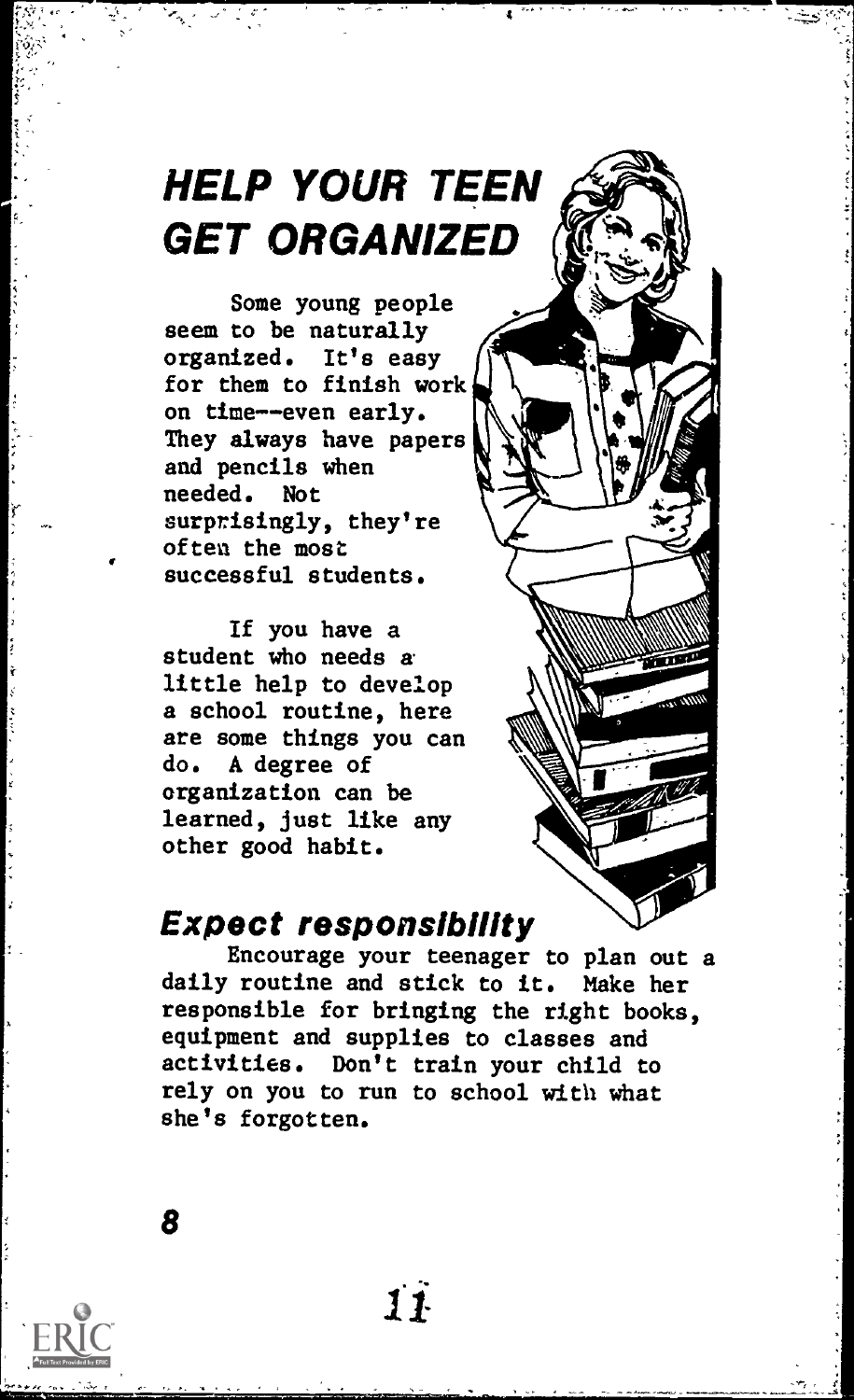# Schedule study time

Post a family calendar that schedules study time and school project deadlines as well as softball practice, parties and dentist appointments. Be sure your student reserves necessary study time, rather than fitting it in after all other activities.

Be aware of mid-term dates, exam periods and report card deadlines. Keep a copy of the school calendar handy, so you can avoid time-consuming family obligations when your youngster's workload is apt to be heavy.

# Keep track of assignments

Turning in assignments on time is a hallmark of the successful student, and an assignment hook is the key.

Every student benefits from writing down all assignments and the dates they're due. Checking this assignment list regularly will help you to keep track of your child's work and to schedule family activities.

12,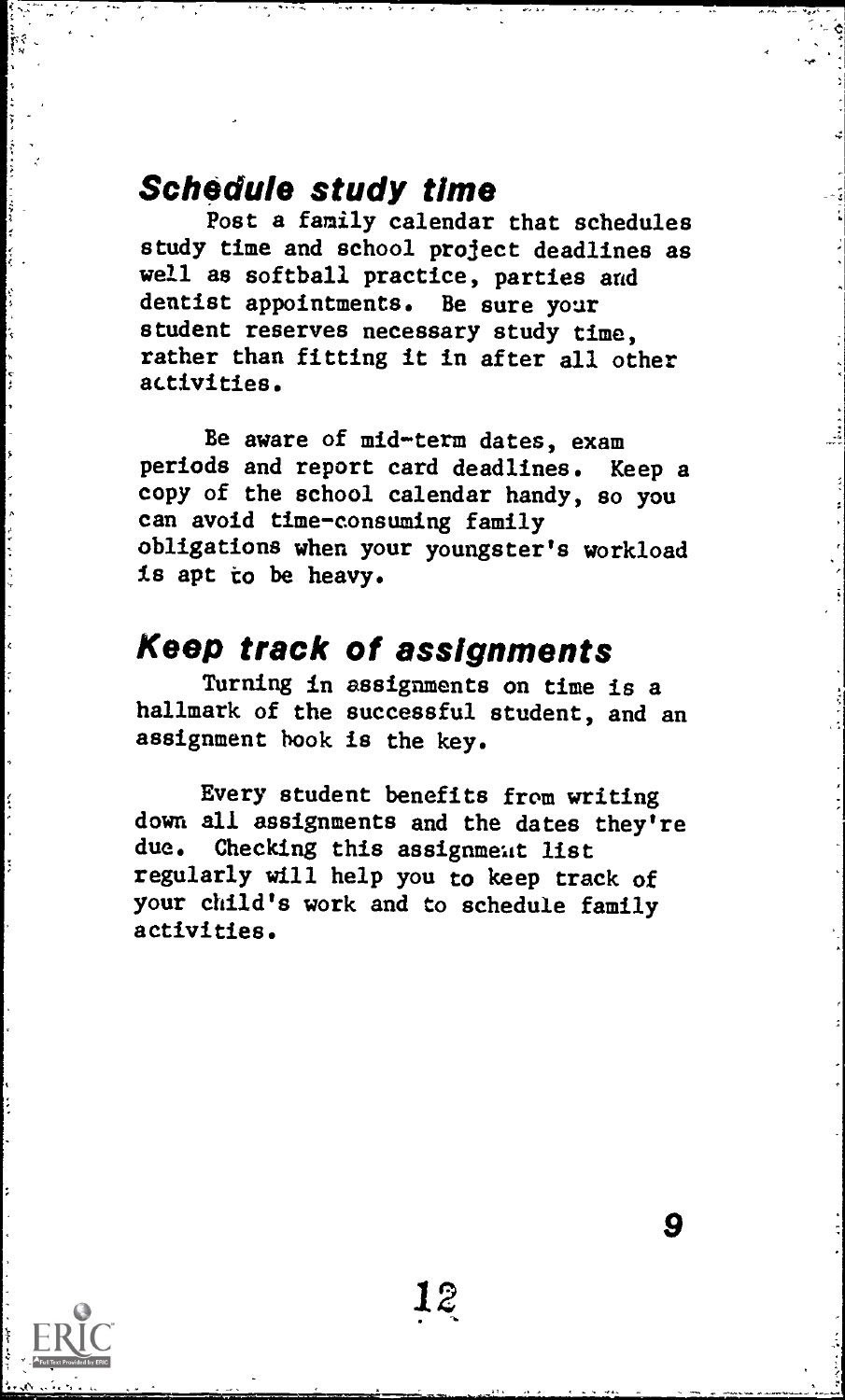## Give the right help with homework

;What-kind, of help should parents give with homework?'

Offer to drill before a quiz or test, or listen to lines your teen must memorize. In both cases, be sure your youngster has studied the material alone first.

Proofread first drafts of essays and reports. Most teachers prefer that you locate mistakes but ask your child to correct them. Check with the teacher before you make corrections yourself.

Listen when your teenager wants to talk about a difficult passage in a composition. Take notes while he talks. Many students can work out a writing problem by describing it out loud.

Help with the outline of a project or essay, and offer suggestions for clarification or logical sequence.

Listen to your student practice for an oral report.

If your teen has problems organizing, suggest that he put away each set of materials when he's finished with them for the night.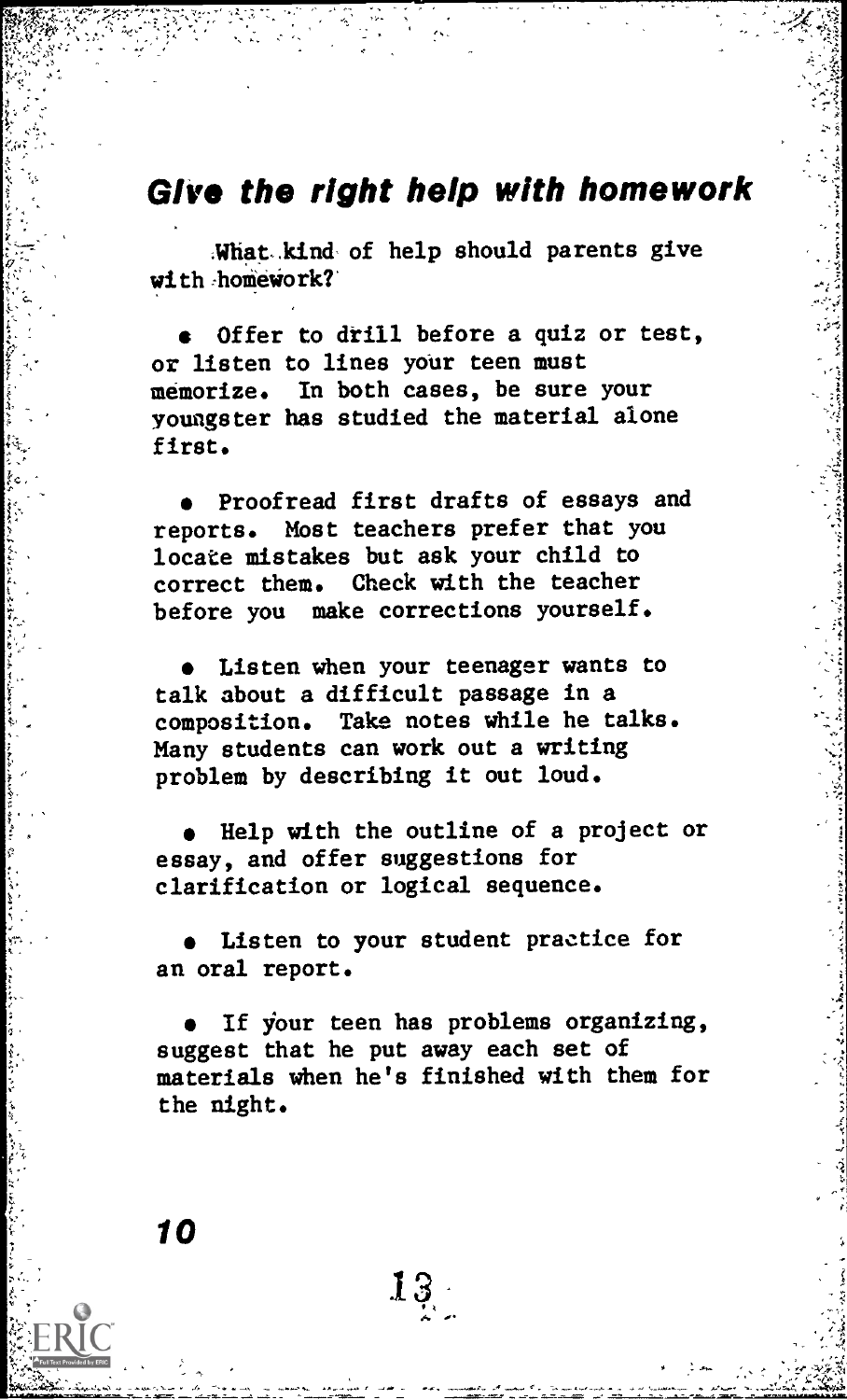Show yout, student how to break down large project: into manageable parts. If a project is due in three weeks, he should set up deadlines for preliminary work, a first draft, and a final draft. This guidance is essential, until your youngster gets some experience in estimating the amount of time it takes to finish a big job.

From seventh grade on, if your youngster isn't doing some schoolwork every night, do some careful checking with him and-his teachers. Most nights, junior and senior high school students are expected to have enough class work to require at least an hour and a half of homework. Encourage daily review of notes and materials, rather than cramming for tests.

Getting the most out of classes often depends on careful reading of an assignment in preparation for a class. Help your student understand that reading assignments are just as important homework as something that must be turned in. The young person who relies on class discussions or last minute perusal of the textbook before a test is really at a dis advantage.

えんかい イン・シスク

こうじょうしゅう ひゃくえん

 $14^{\prime}$ 

 $\overline{\mathbf{11}}$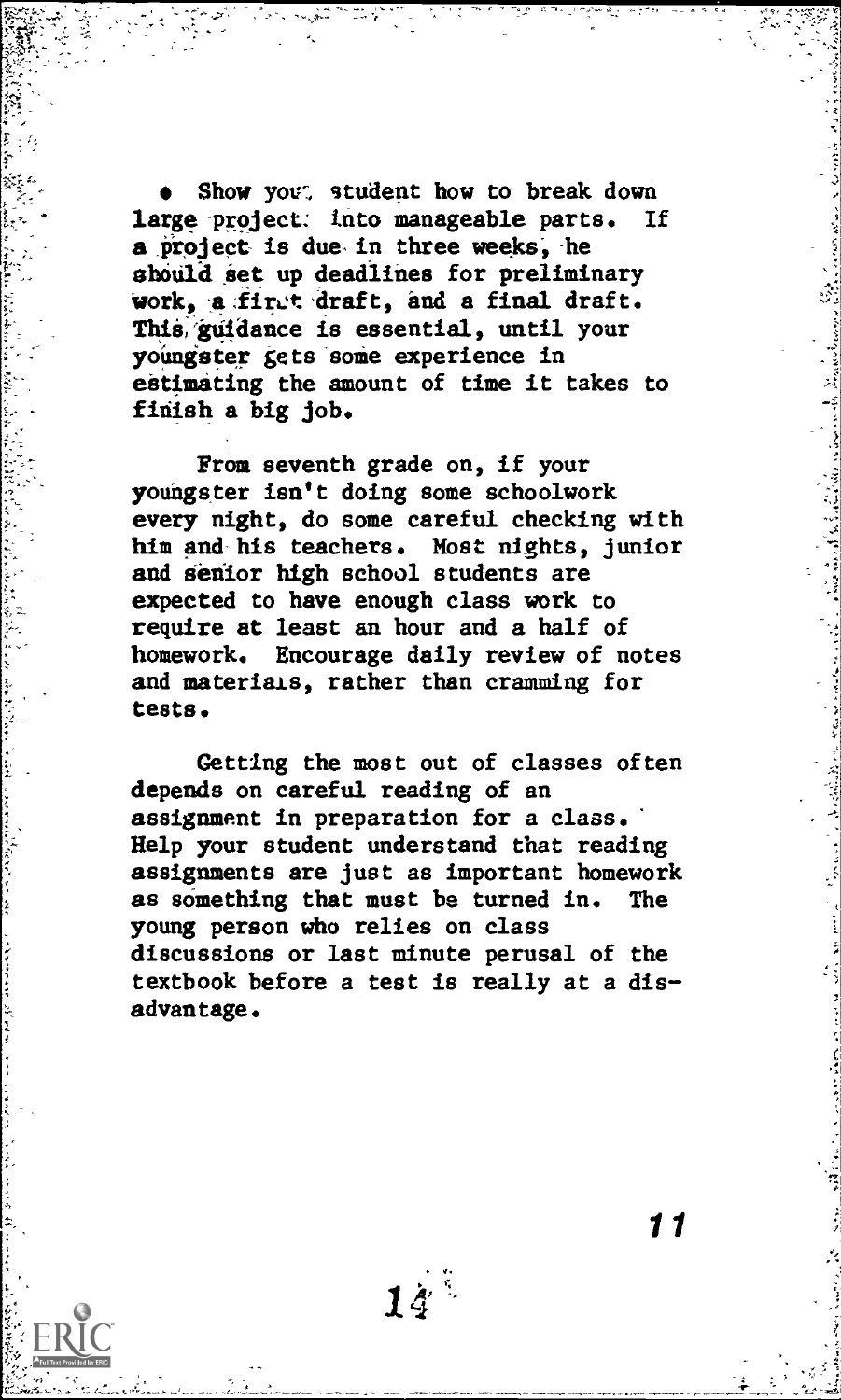

# Provide a study place

Provide your youngster with a desk or table in a quiet place for studying and doing homework. Add a bright study lamp and a comfortable chair.

Getting down to business is difficult for some young people. You can eliminate a lot of wasted time by stocking supplies in the desk: paper, pencils, pens, ruler, tape and stapler.

15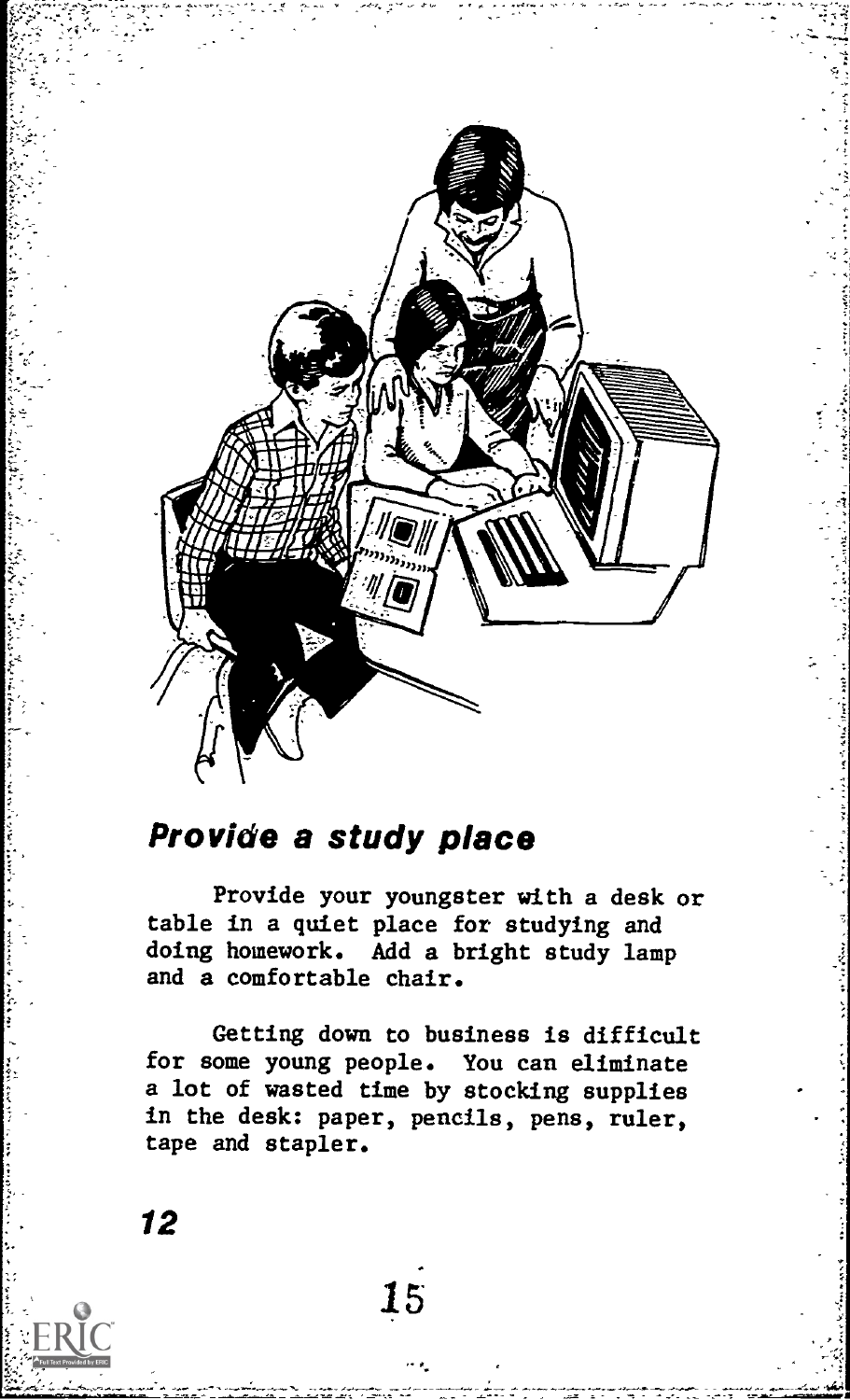Another kind of supply is also an asset to the successful student: reference books. We recommend a paperback dictionary, atlas, thesaurus and almanac.

Keeping noise down around your teen's study place is also a great help to a student. Perhaps the whole family can do quiet activities at the same time. In any case, establish a time when the TV will be kept off and phone messages taken.

For some thoughts on that age-old issue "Can a teenager really learn anything with the radio on?" see page 23.

# Provide materials for organizing

The most successful students keep materials for each subject separate. Some like three-ring notebooks with a folder inside for each subject.

Others prefer to manage their papers by keeping a color-matched folder and spiral notebook for each class. The color-coding reduces mistakes when students are racing for class or the bus.

Whatever system your youngster likes, provide the supplies and then expect them to be used.

16

13

awrit.1:1611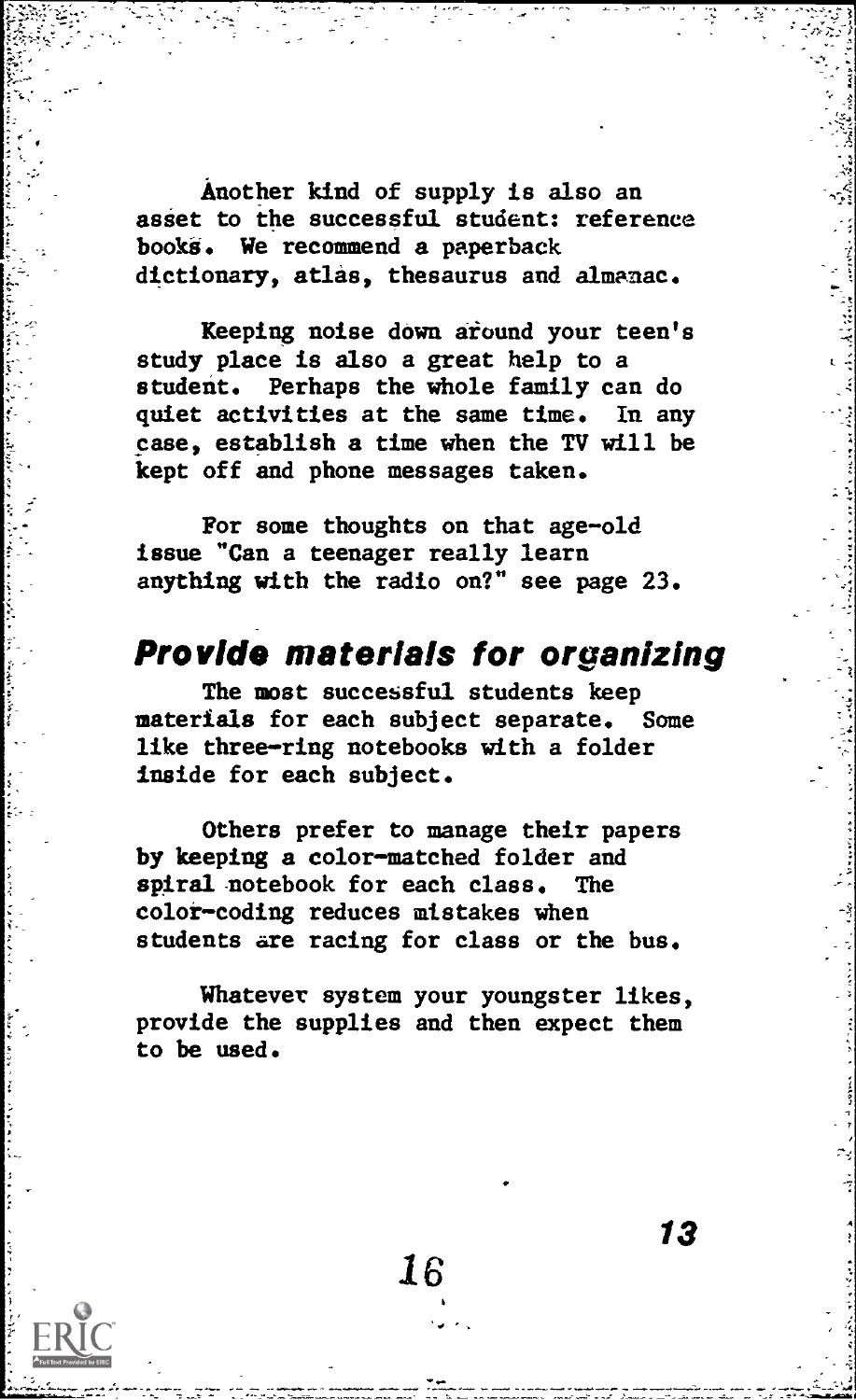At home, supply your student with file folders so he can save papers in each subject. The file will yield concrete evidence of your child's progress throughout the year. The papers are also a reliable tip-off to what the teacher considers most important, so they're a good-place to start studying for tests. Some papers are worth saving from year to year, to help in advanced courses.



17  $\Delta$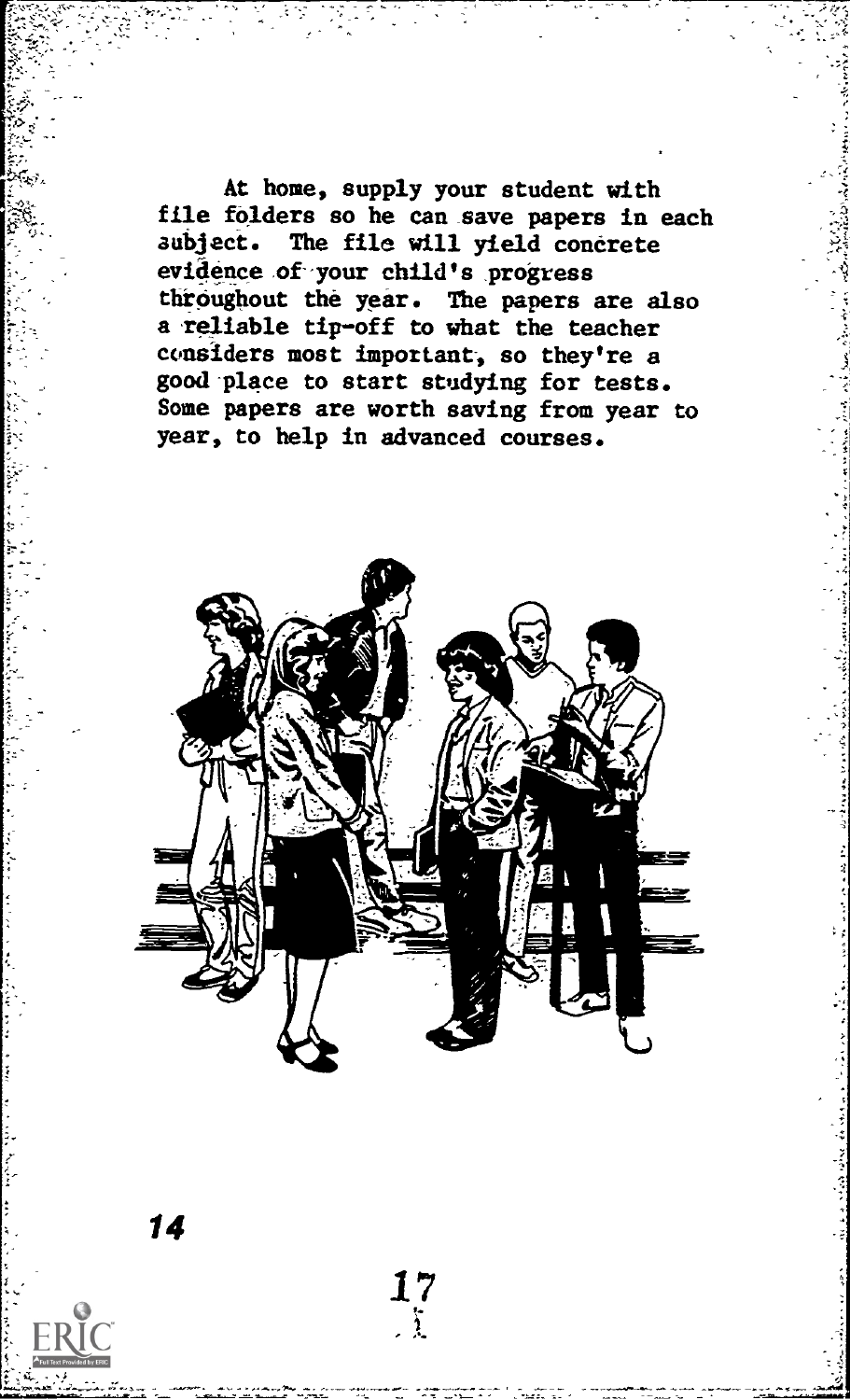#### Support 100 percent attendance

Although teachers do their best to help students who have been absent catch up on what they've missed, often there's no way to make up adequately for the lively discussion, the dawning of an idea, or the shared struggle for an insight into a difficult probler. "I guess you had to be there" is true for school too.

Today's lesson builds on yesterday's, so your child is at a real disadvantage after an absence. When your youngster is absent, he misses work that will have to be made up when he returns, on top of current schoolwork.

Some kinds of absences are unavoidable, of course. But the trend toward taking students out of school for medical appointments, family vacations and even shopping trips has had a pronounced effect on education in the last ten years.

In addition, once you begin pulling your teen out of, school, she may try to lengthen the list of "good reasons" for being absent to include a chance to work more hours, a ski trip to Colorado, or a farewell concert of her favorite rock star.

Remember that make-up work often must be done before or after school, so be prepared to provide transportation.

18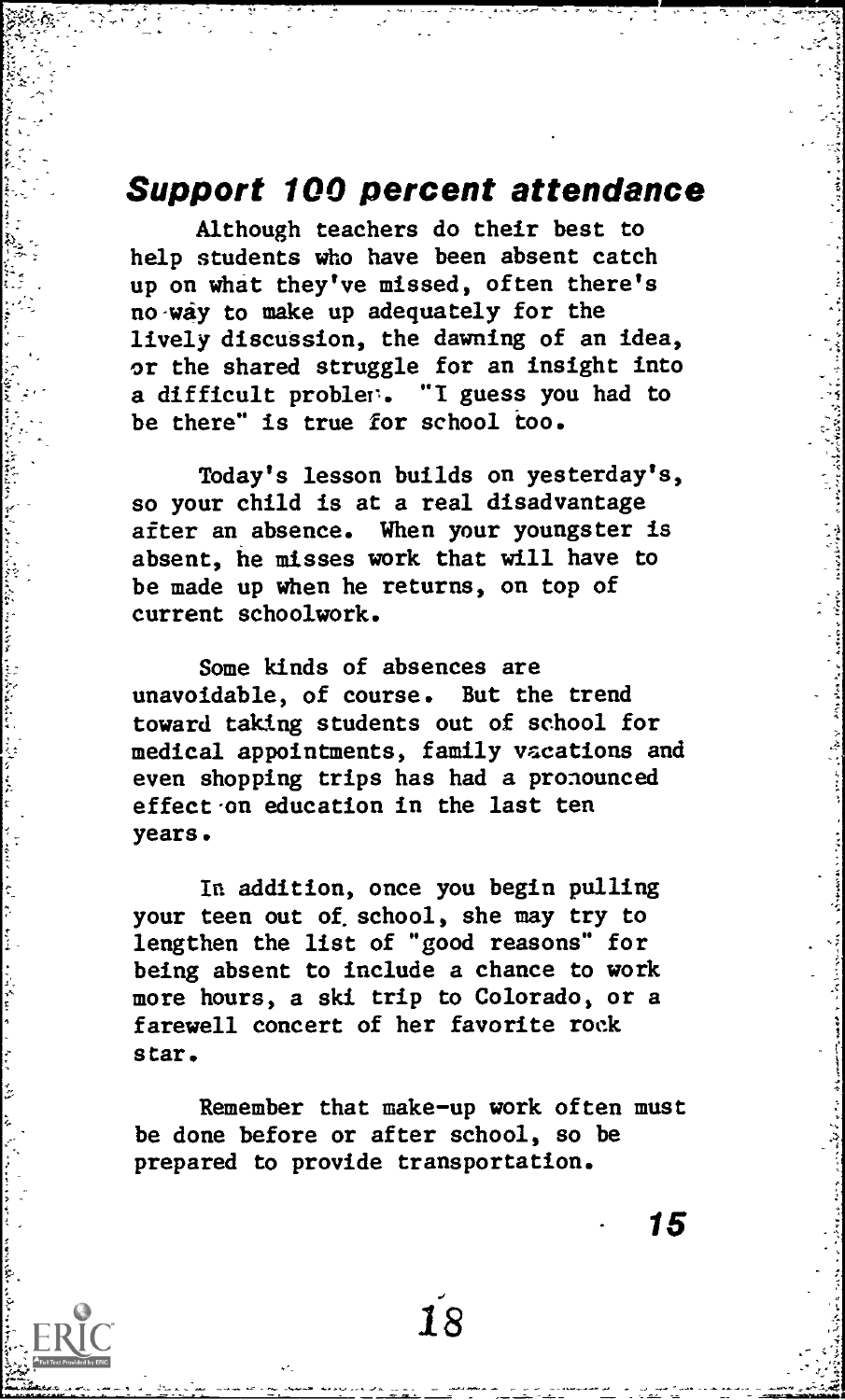# IT TAKES TEAMWORK

Communication is a two-way street. The school can send newsletters home, but teachers also need to hear from you if we're-going to do the best job for your child. Your understanding of what the school is trying to accomplish is a prerequisite to giving your child the support he needs to succeed.

# Help's nearby

Please urge your teenager to seek individual help from the teacher whenever she encounters difficulty. If the teacher's free time doesn't coincide with your child's, a meeting can be arranged before or after school. You can help by providing transportation to or from school if your, youngster needs to see a teacher outside of class.

The teacher may be able to straighten things out by taking a new apnroach to the topic, or calling on other school staff to help, or suggesting ways you can help at home.

# Use our special services

Several special services are available at school to help meet the needs of your child. The school office will refer you to a social worker, chemical dependency coordinator or counselor for vocational, career or college guidance.

 $1\hat{9}$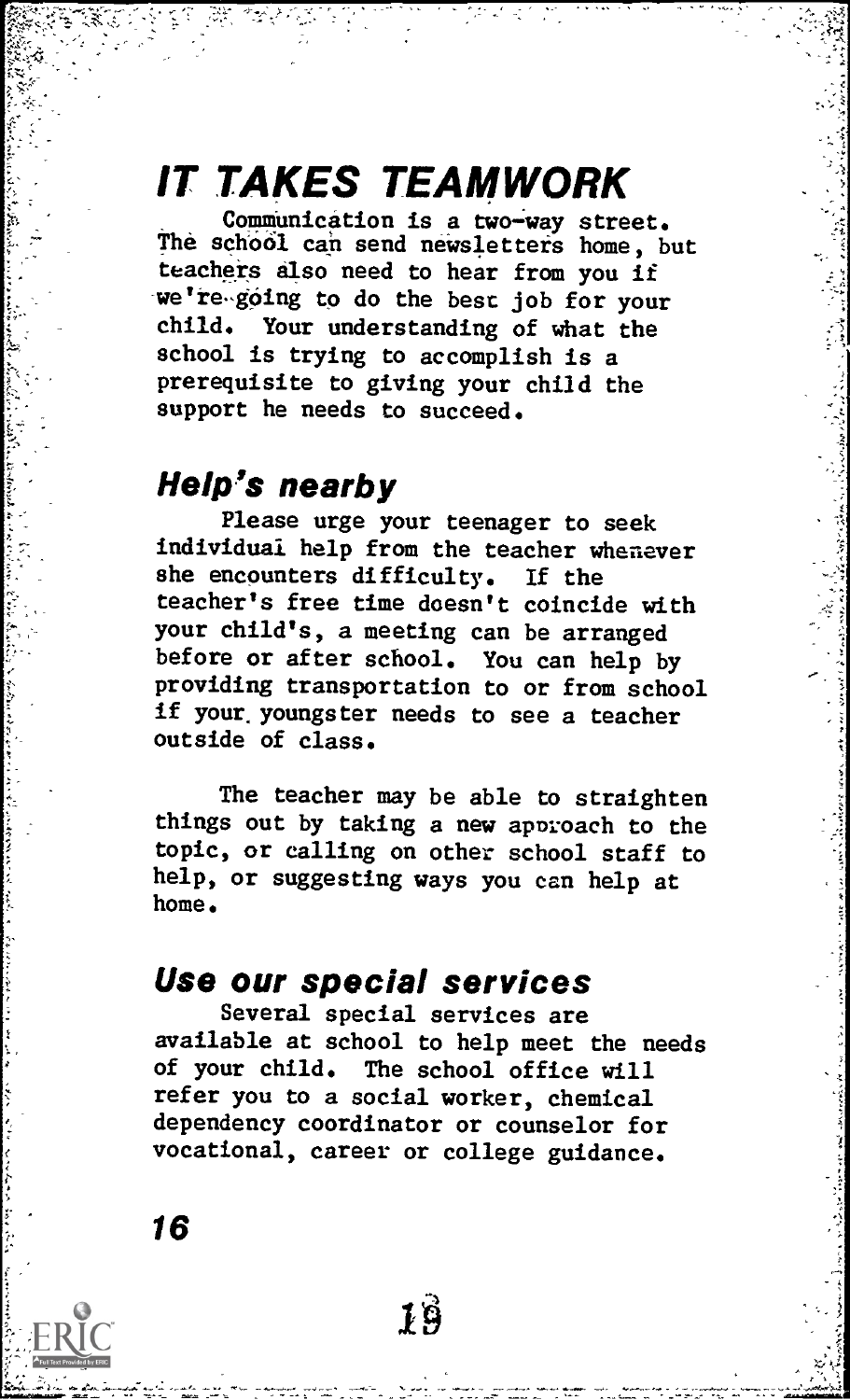# Call teachers

When you have a question or comment about school or your teenager's work, please call his teacher. We want to hear from you.

If the teacher is busy in class, the office will take your number and the teacher will return your call.

It's especially important to call if something your child says about school doesn't quite ring true. If you wonder if your student is giving you the straight scoop, call and check out the story. If something sounds too good to be true--or too outrageous to be true--it probably isn't.

We want to stay in touch with you, so we are in agreement about the best approach to working with your child.



 $20$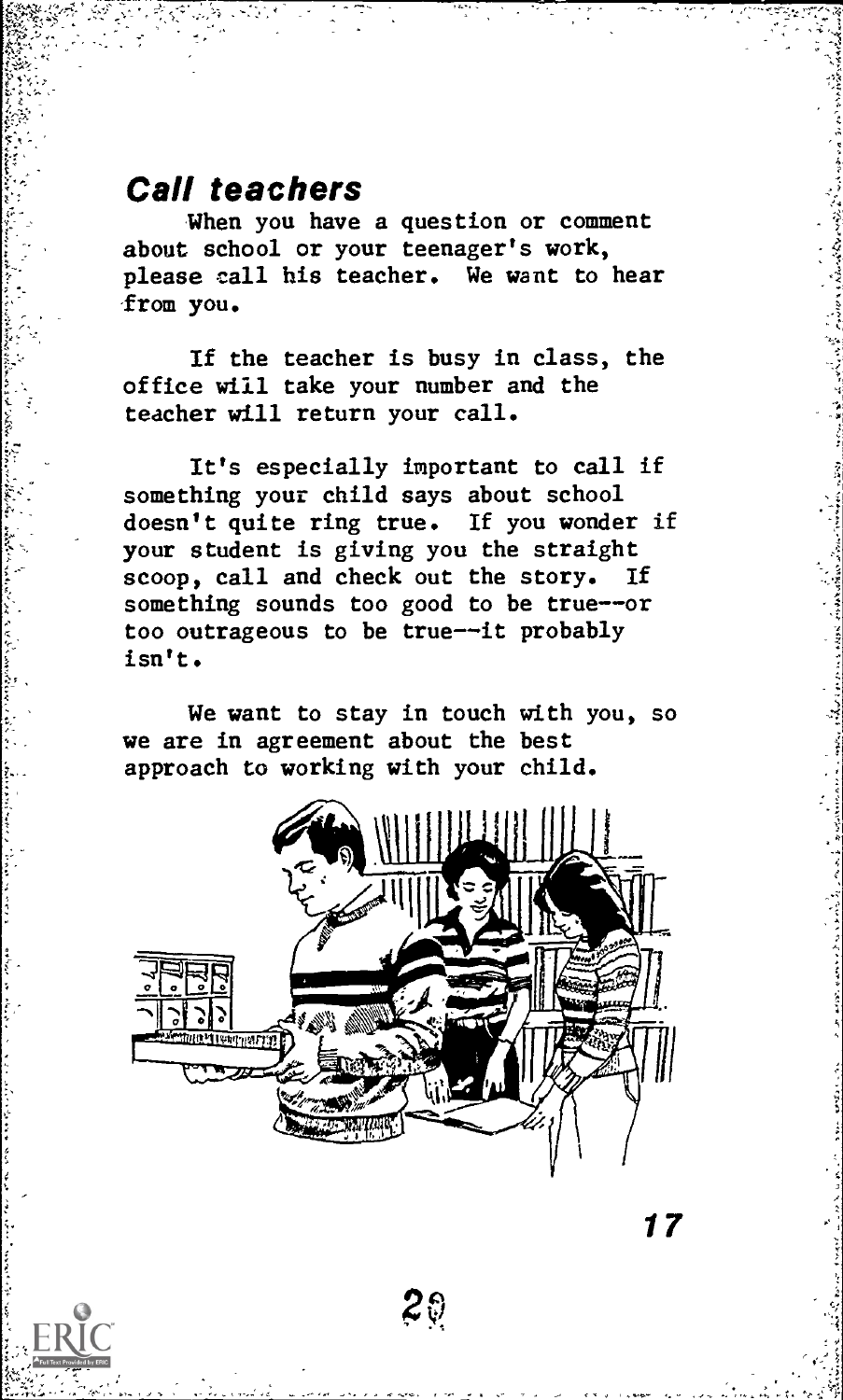## Get involved

Attending school activities, open houses and parent/teacher conferences tells your teen that school is important to you. If your teen sees you involved, it's more likely that school will be a priority for her.

Another way you can demonstrate your commitment to education is to become a school volunteer. You'll make a valuable contribution to school life, and you'll learn about your youngster's school from the inside.

Parent involvement is extremely popular in elementary schools. Please don't "drop out" as your child grows older. And don't believe any moans and groans you may hear about "You're not really coming to school today, are you?" We've seen how even the "coolest" students beam when someone comments about their parents' activities around the school. (Don't worry about having to be in the same room as your own child. You can easily be assigned to other areas.)

21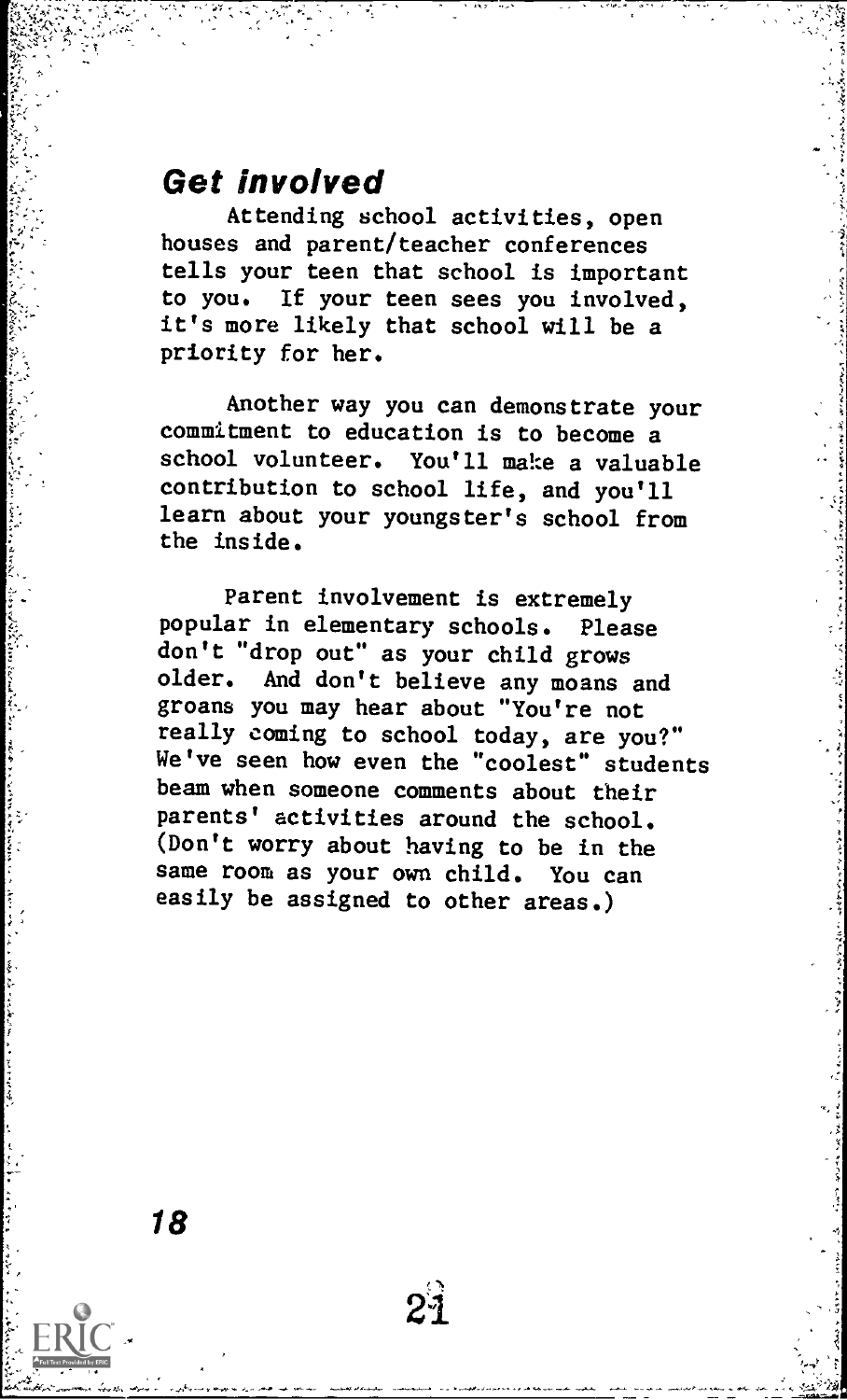# COPING WITH CHALLENGES



# Stay friends with your teenager

Don't--DON'T--retreat from youi child's life when he becomes a teenager. Yes, friends become more important. Yes, your child will demand more freedom and privacy. But he still needs your friendship, support and caring.

Meet your teenager on his own ground. Find out what interests him--and share it. If it's high school football games, go to them. Your child may not sit with you, but you'll have something to talk about with him Saturday morning. Challenge your youngster to a tennis match--or to doubles with another parent-child team. Take a class together. Work on the lawn together, instead of separately.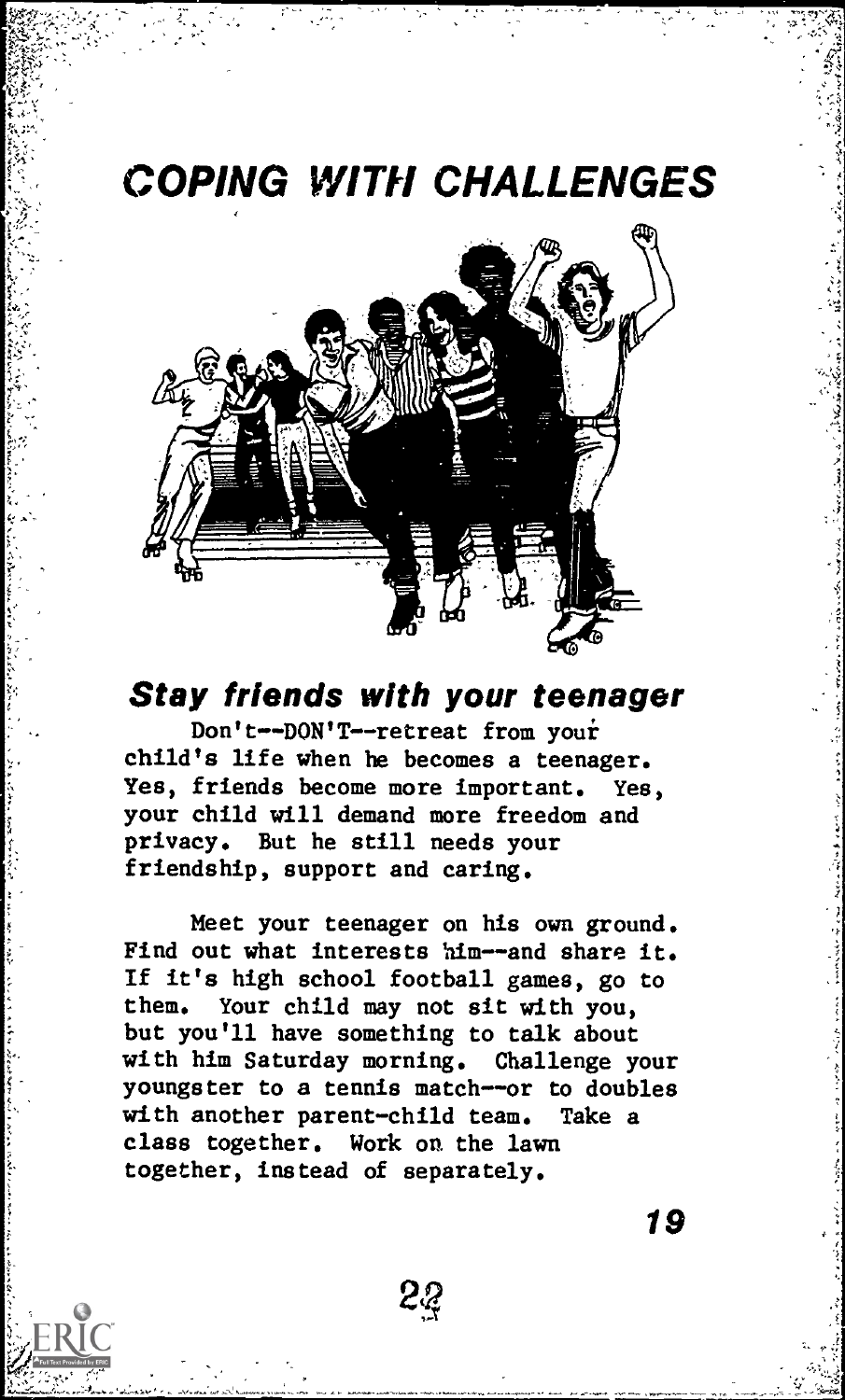If the gulf has already started to widen--bridge it. It's never too late to begin--or resume--doing things with your child.

## Form a parent network

"Everybody does it," says your child.

No, everybody doesn't do it. Eat you'll never know for sure unless you talk to other parents.

Whether you visit with other parents over the back fence or have organized monthly meetings, parent support groups are an effective way of dealing with the responsibilities of being a parent.

Some groups have been formed by parents of children with chemical abuse problems. Others have developed among parents who want to prevent problems. They may set common rules for their youngsters. They may organize activities that are an alternative to questionable parties or recreational activities their children want to attend.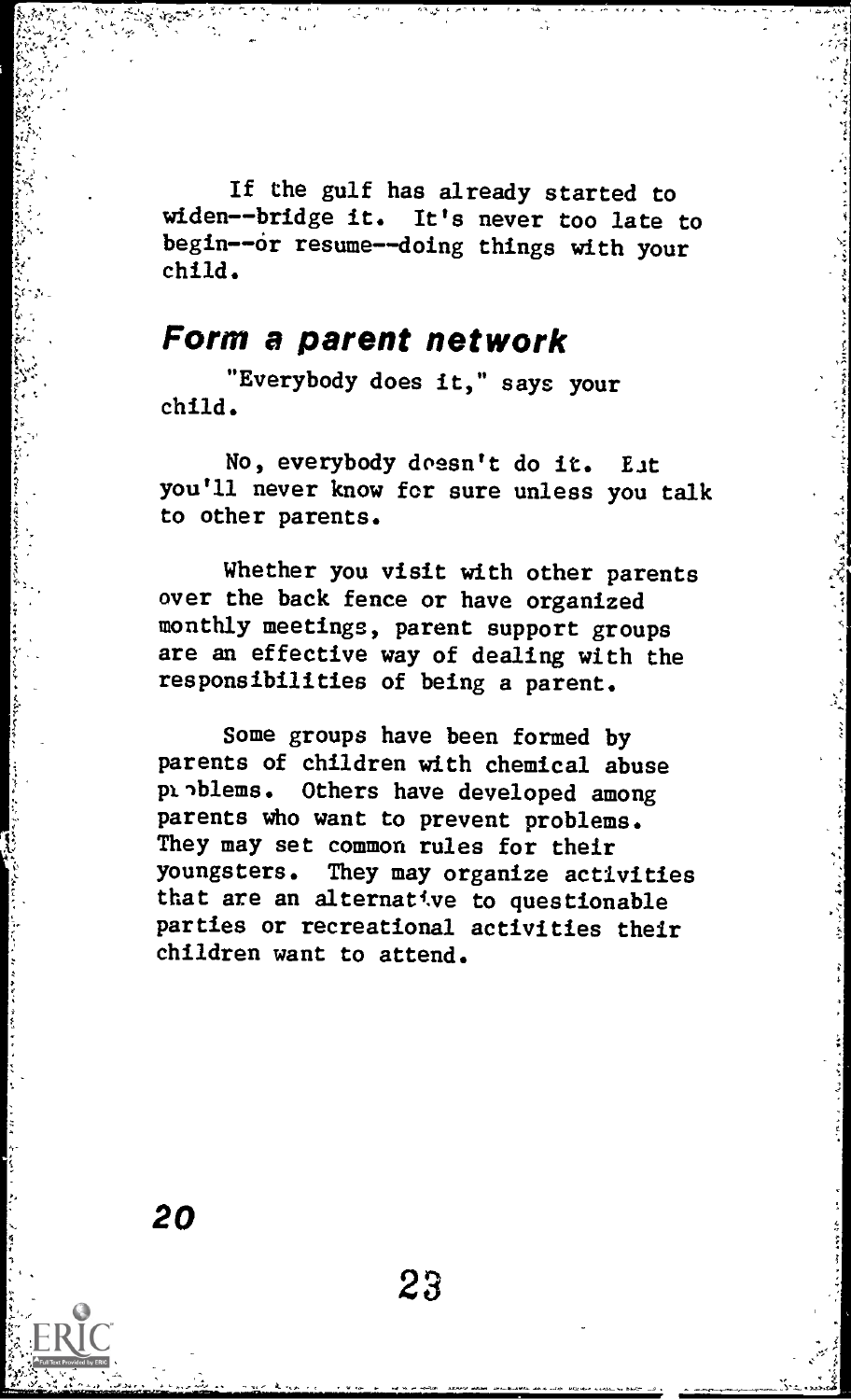'fast networks in our area have established rules on topics such as these:

 $\bullet$  School night and weekend curfews

Youngsters' responsibility to let

parents know where they are at all times

Adult chaperones at all parties

No drinking and driving

No overnights without communication between parents

 $\bullet$  No party-crashing

# Monitor eating, sleepir y habits

In our experience:

1. Too many childzen succumb to the  $t$ aste-temptations of junk food and the time-temptations of late-night TV to trust their judgment on health habits.

2. Setting limits is a sign of love, which children appreciate at the same time they're arguing against them.

3. A youngster may not be hungry for breakfast before school, but the same person will aave trouble concentrating in school from 9 to noon because his energy level is low.

Please set and enforce good health habits. They'll pay off for your teenager.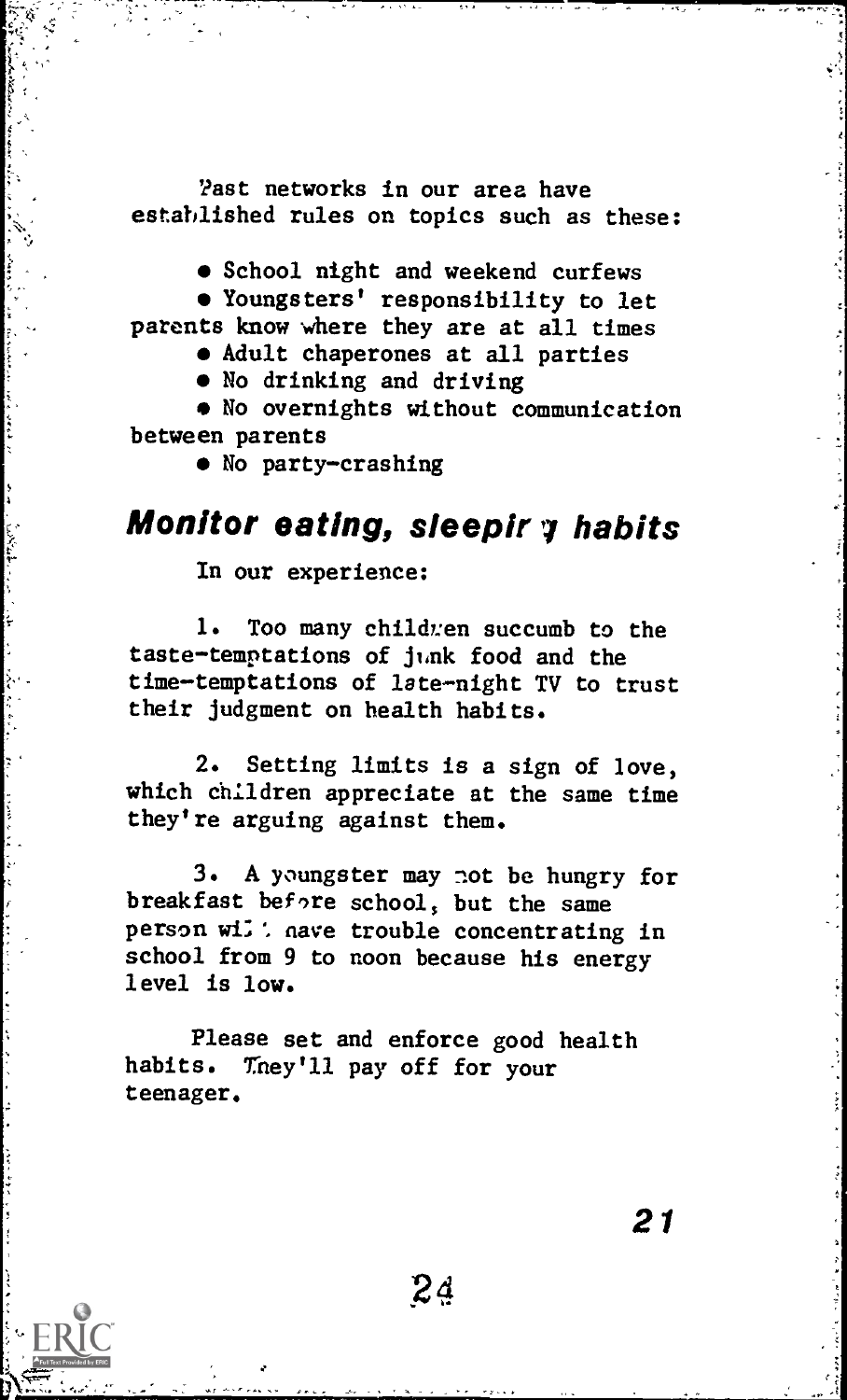

# Evaluate the value of TV

The average American child watches television five hours a day, or 1,825 hours a year.

Protect your child's reading, studying and activity time by controlling the television.

You might consider time limits, or keeping the TV off until after homework is completed. Or you can schedule special programs into your family calendar, but limit total TV time. Some families use TV as an incentive, letting children earn TV hours with chores or well-done schoolwork.

22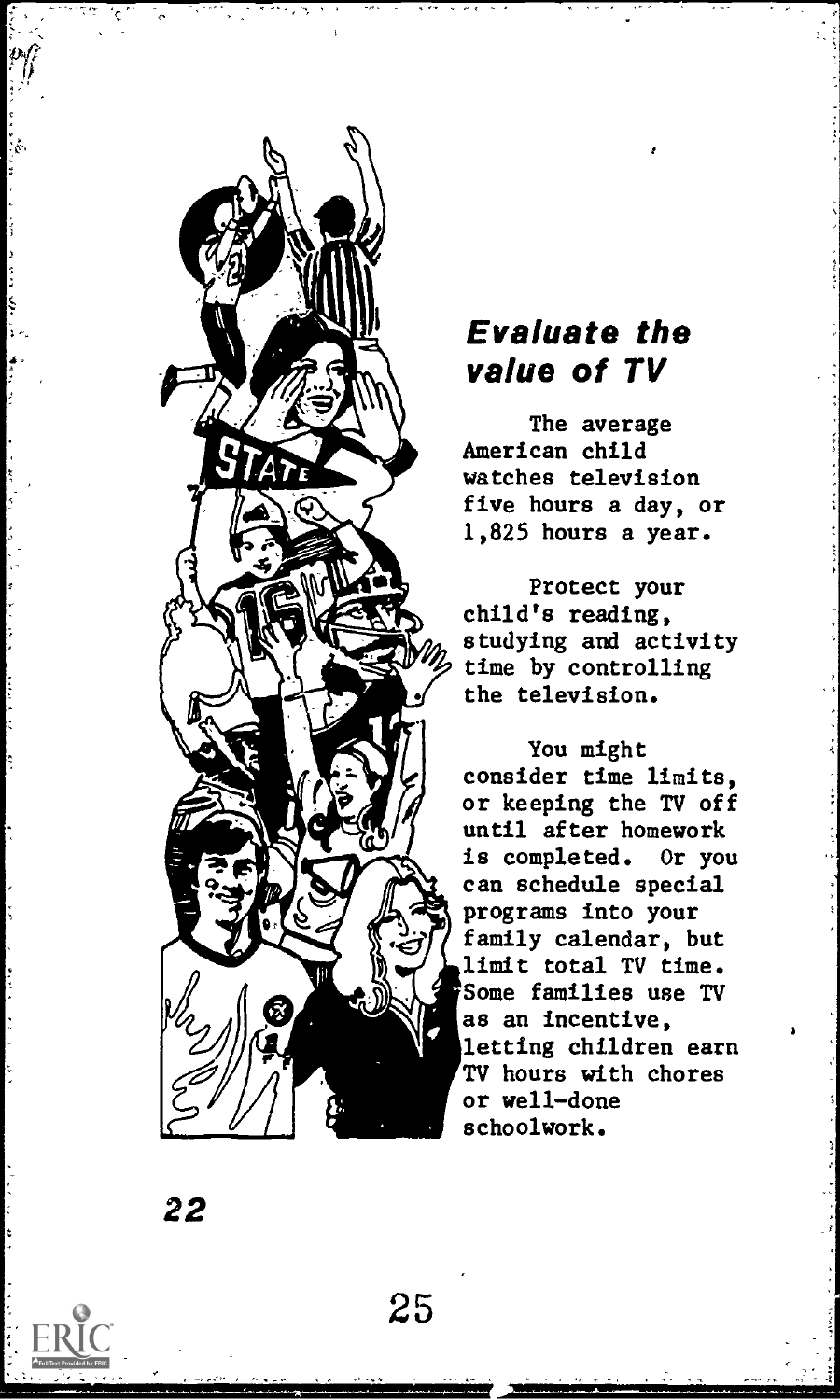# Keep activities in proportion

Sports, after-school classes and music lessons are all beneficial activities. However, your child's schoolwork can suffer if she doesn't have plenty of time to devote to it, plus a healthy dose of unscheduled time for relaxing, phoning and socializing.

Please watch your teen's schedule carefully, so that she doesn't become harried and pressured. Communicate clearly that school is the top priority. If a parent doesn't help protect study time, it can easily be whittled away.

## "Turn down that..."

Can a teenager really learn while the radio's blasting?

If your youngster says he concentrates better with music in the background, what he means is that he's in the habit of studying with music on.

What can you do? Try phasing out the music over a week or two by turning down the volume a little at a time. If your child complains about needing the music to drown out the TV or people's talking, examine the noise level in your household. Perhaps you can designate quiet places or quiet times.

 $2c$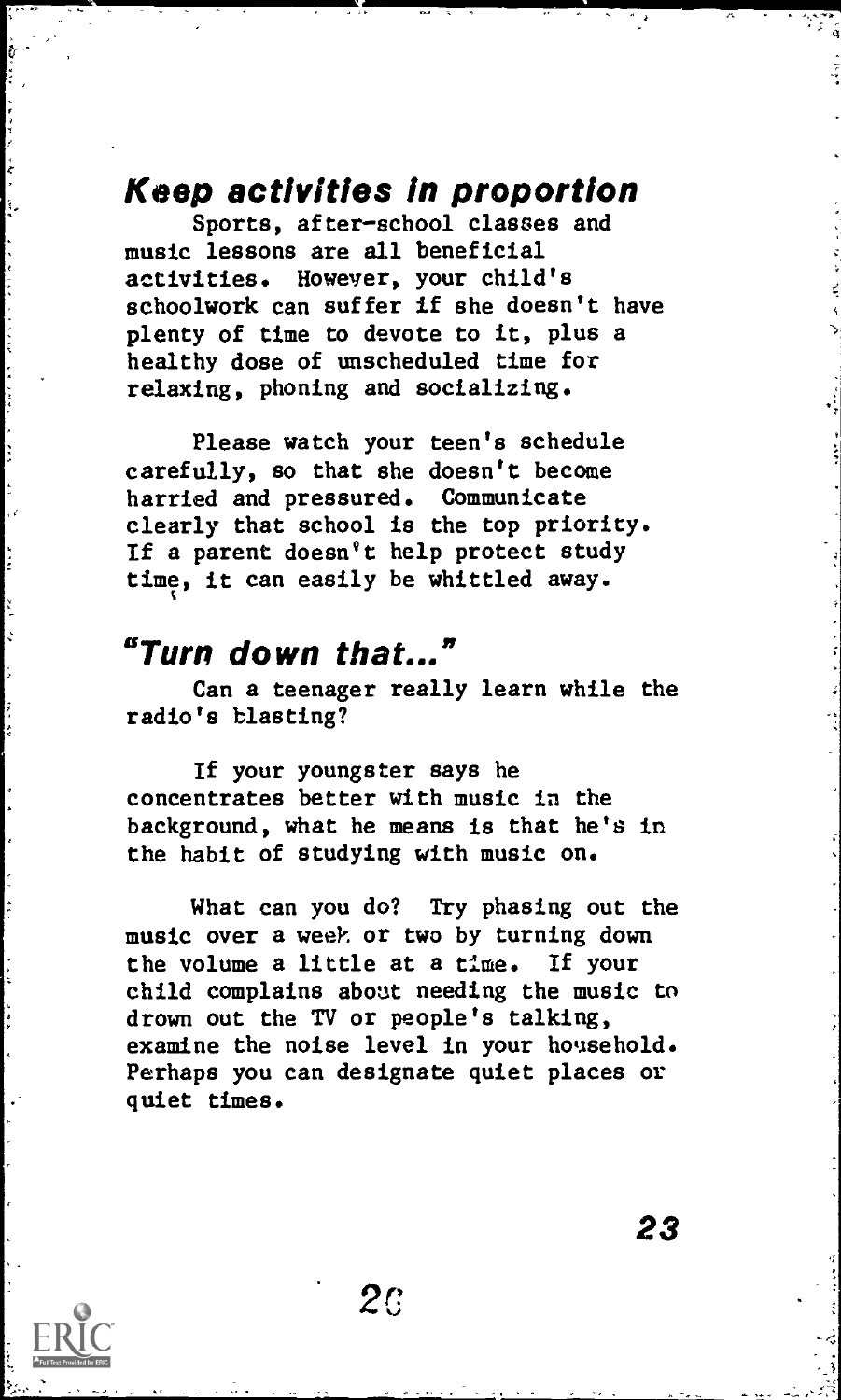# Weigh the gain In "gainfully employed"

A majority of high school students have part-time jobs, averaging about 20 hours a week, according to a recent survey.

These jobs help students develop self-confidence, learn job skills and gain a better understanding of the working world--plus earn spending money.

However, devoting this much time to a job means that teenagers have less time for other activities--and often it's their schoolwork that suffers.

Be sure that your teenager's job is governed by your family's priorities. If your youngster aims for college, studies are important--more important in the long run than the stereo he is working to buy or the car he is trying to support. If a young person wants to begin a career straight out of high school, make him aware that an employer may value performance in vocational courses more highly than hundreds of hours of minimumwage work.

27